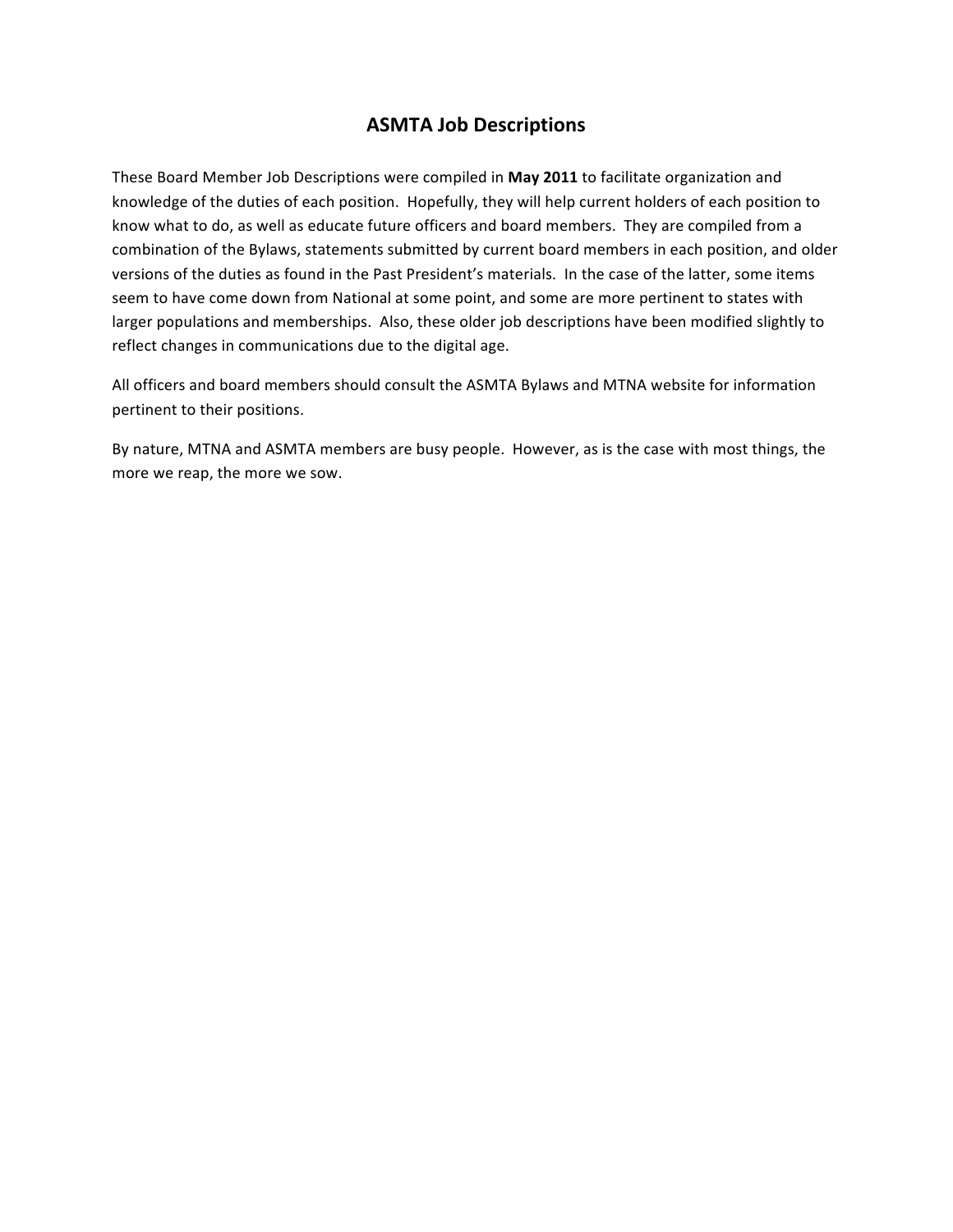#### **PRESIDENT**:

#### **Bylaws state: ARTICLE VI, Section 1:**

The President shall be the principal elective officer of the Association and shall preside at all meetings of the Association, the Executive Committee, and the Board. The President shall appoint the historian, the *librarian and the newsletter editor. The President shall appoint all chairmen and committees, both* standing and ad hoc. The President shall serve as a member ex officio of all committees except the *Nominating Committee. The President shall fill any vacancies in any office of appointed position, except* that of President. The President shall perform such other duties applicable to the office as prescribed by the parliamentary authority adopted by the Association.

Other duties:

- Organize agenda for Board Meetings in the Fall and Spring, and officiate over meeting
- Communicate with Board Members about pertinent issues both before and after meetings
- Assist state MTNA Competition Chair to find location for state MTNA Competition
- Work closely with Competition Chair and Site Coordinator to help organize MTNA Competition
- Work closely with First Vice President and State Conference Site Coordinator to help organize State Conference
- Attend MTNA National Conference (ASMTA will help fund expenses). Share experiences with membership
- Attend MTNA Leadership Summit
- If possible, attend South Central Division meetings (at MTNA Conference and in changing locations in January) and share findings with membership. Prepare report for such meetings, whether in attendance or not
- Work with South Central Division Chair as requested

Submitted by Lauren Schack Clark, May 2011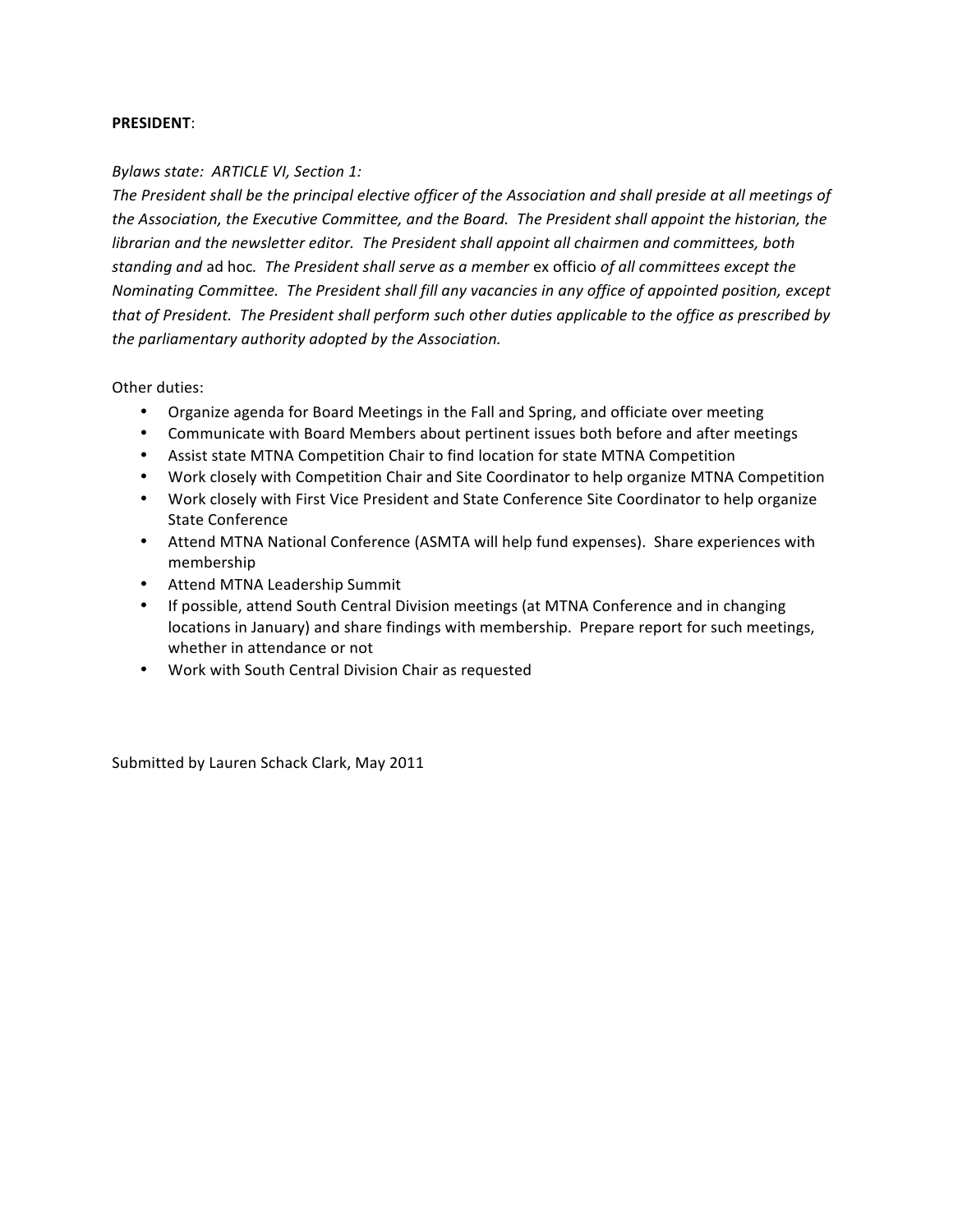#### **FIRST VICE PRESIDENT:**

#### *Bylaws state: ARTICLE VI, Section 2:*

The first Vice President shall assume all duties of the President in the absence of that officer, serve as *convention chairman, and shall be responsible for organizing, arranging, and facilitating all aspects* necessary for conducting the annual convention. The First Vice President, in conjunction with the *Treasurer* and upon approval of the Board of Directors, shall make financial arrangements for the annual *convention.* The First Vice President shall provide for the Second Vice President of copy of the annual *convention agenda for publication in the annual convention bulleting. Should the President be unable to fulfill* the term of office, the First Vice President shall assume the full duties of the President. The First Vice President shall perform other duties applicable to the office as prescribed by the parliamentary authority adopted by the Association.

## Other duties:

- As soon as possible following the State Conference, the First Vice President should seek the Guest Clinician, Guest Artist(s), and local clinicians for the following year. Some nationallyknown presenters and artists fill their calendars a year or more in advance.
- The First Vice President should place a call for local presenters for the following year in the Fall Newsletter and on the website.
- The First Vice President should work closely with the conference Site Coordinator on all aspects of the State Conference.
- Arrange travel plans with Guest Artists, pick them up from the airport, arrange hotel rooms, etc.

Submitted by Lauren Schack Clark, May 2011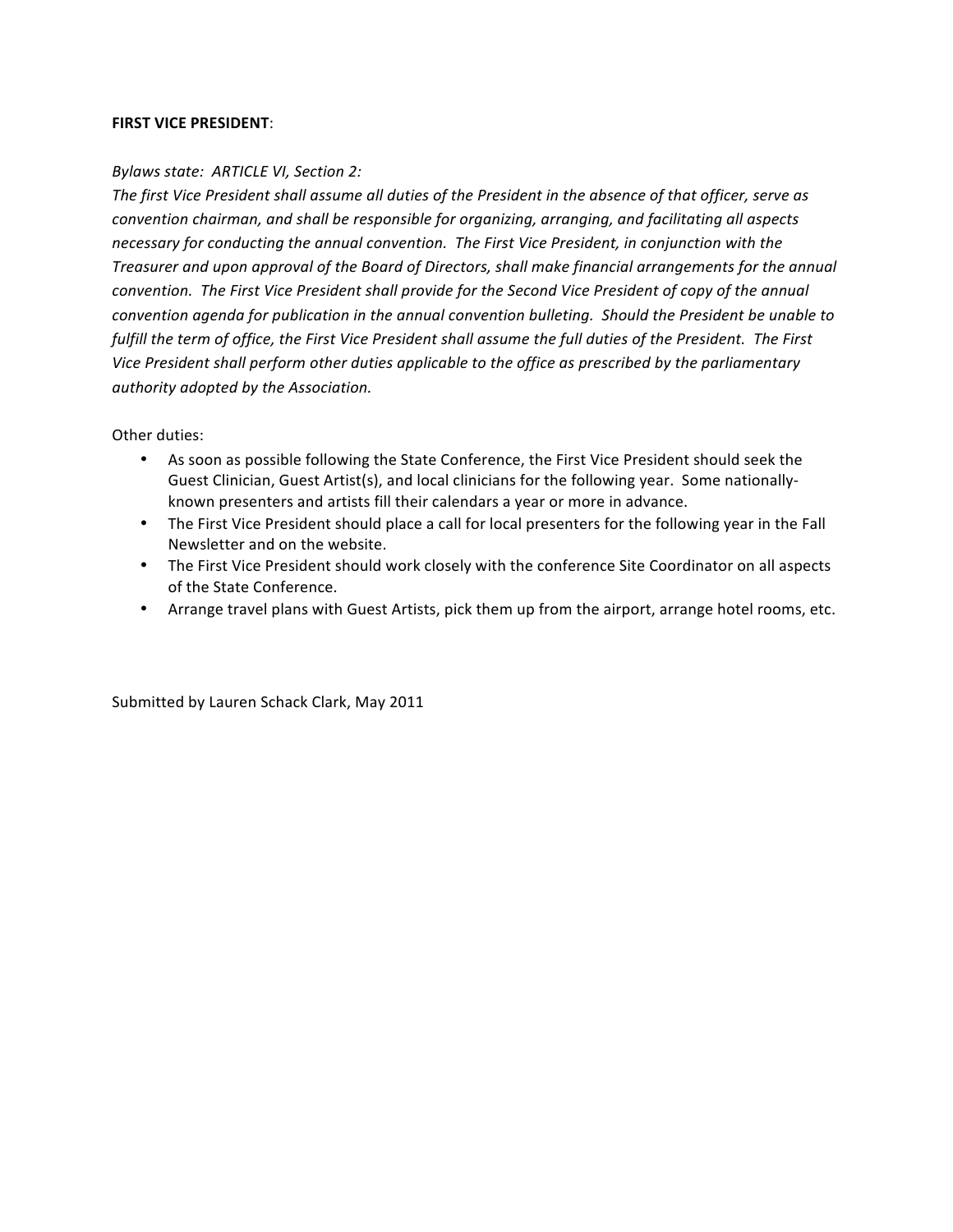## **SECOND VICE PRESIDENT:**

# *Bylaws state: ARTICLE VI, Section 3:*

The Second Vice President preside in the absence of the President and First Vice President and secures *ads* for the Association's official publications and the convention bulletin and shall supervise the printing of the convention bulletin and current membership roster. The Second Vice President shall perform such other duties applicable to the office as prescribed by the parliamentary authority adopted by the *Association.*

Other duties:

- Solicit vendors for advertisements in conference booklet and/or ASMTA online website o Submit all checks to Treasurer **before** the conference
- Put together and publish the conference booklet that includes:
	- o Updated directories (*contact MTNA headquarters for most updated info*)
		- MTNA Officers
		- South Central Division Presidents and Competition
		- South Central Division State Presidents
		- ASMTA Officers
		- ASMTA Elected Board Members
		- ASMTA Standing Committees
		- ASMTA Teacher of the Year Award (Independent and College)
		- ASMTA Past Presidents
		- ASMTA membership
	- $\circ$  Conference schedule (*contact* 1<sup>st</sup> VP for the schedule)
	- $\circ$  Conference guest artist and speakers photo and bio
	- o ASMTA Bylaws & Constitution
	- o Advertisements
- Work closely with the site coordinator of ASMTA conference

Submitted by May Tsao-Lim, May 2011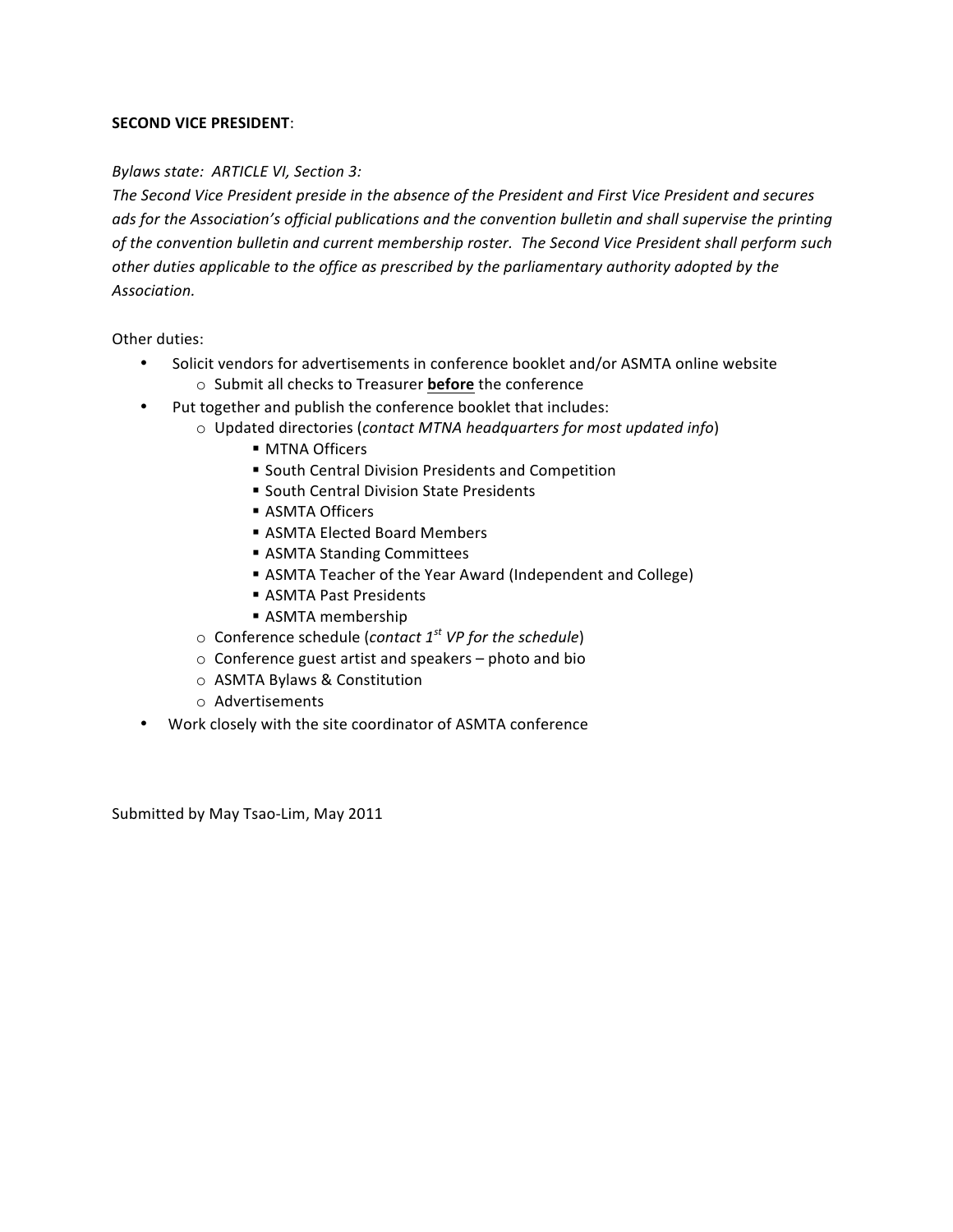#### **SECRETARY**:

#### *Bylaws state: ARTICLE VI, Section 4:*

The Secretary shall record the minutes of all meetings of the Executive Committee, the Board and the general membership. The Secretary shall maintain files of reports from various officers, shall distribute copies of minutes to all members of the Executive Committee and the Board, and perform such other *duties applicable to the office as prescribed by the parliamentary authority adopted by the Association.*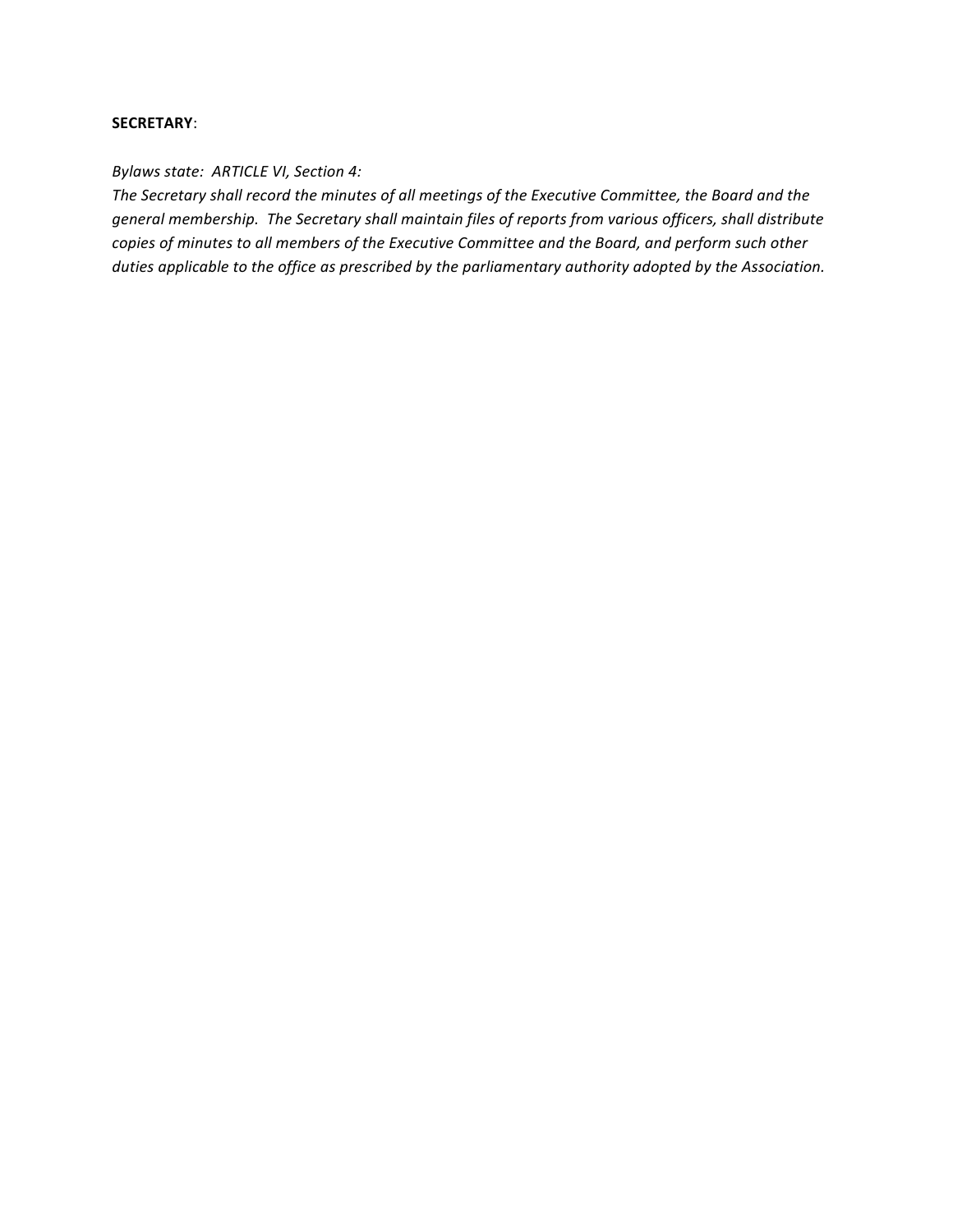#### **TREASURER**:

#### *Bylaws state: ARTICLE VI, Section 5:*

The Treasurer shall be responsible for overseeing, in cooperation with the President, all financial affairs of the Association. The Treasurer shall record all dues received from National Headquarters, keeping an up-to-date record of all members paid. The Treasurer shall receive, hold, and sdisburse all funds under *executive order.* The Trasurer shall report at each regular membership meeting and at such times as requested by the President, the Executive Commite, or the Board. The Treasurer Shall see that the signatures of the President and the Treasurer are on record at the Association's bank. An audition *committee appointed by the President shall audit the Treasurer's books at the end of each rascal year.* The Treasurer shall assist the First Vice President in the financial arrangements and registration for the annual convention. The Treasurer shall also perform such other duties applicable to the office as *prescribed by the parliamentary authority adopted by the Association.*

Other duties:

The ASMTA Treasurer maintains the organization's checking account. Typical income includes state dues (sent from the national organization), the competition rebate (also sent from national), ad revenues received from the 2<sup>nd</sup> VP, profits from regional festivals and state auditions, and state conference registrations. Typical disbursements include the \$150 travel support given to every winner of the MTNA competitions at the state level (excluding composition winners), competition judging fees, state conference expenses, and reimbursements (newsletter expenses, state president's travel to national conference, etc.).

Towards the end of the calendar year, the Treasurer receives a form from MTNA confirming dues for the coming membership year and then signs and returns the form. Because the Treasurer is the dues contact person, the Treasurer also has access to state membership information.

The Treasurer prepares reports for the semi-annual Board meetings.

The Treasurer also handles state conference registrations\*

At some point between July 1 and December 15, the Treasurer completes an electronic form verifying that the organization had less than \$25,000 in income during the previous fiscal year.

The Treasurer also supervises the organization's Certificate of Deposit.

Submitted by John Krebs, May 2011

*\*Note: The Treasurer also assists in the process of member registration at the State Conference, and pre-prints badges for members who have paid.*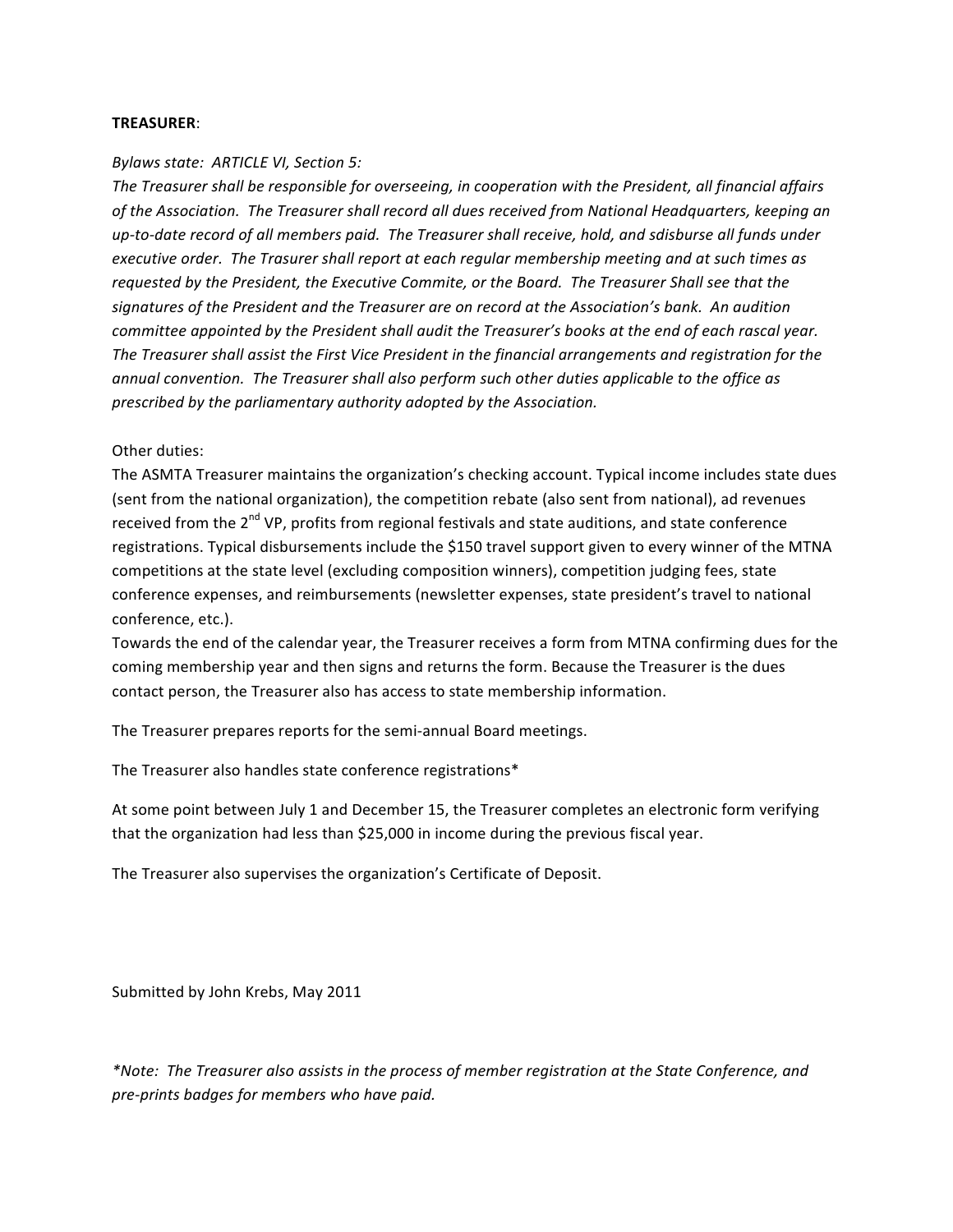# **ARTS ADVOCACY AND AWARENESS: Naoki Hakutani**

(Formerly called "Community Outreach and Education Chair") (See also PUBLICITY)

## *Bylaws state: ARTICLE IX, Section 4:*

The Community Outreach and Education Chair works with music educators to promote an awareness among the general public of the importance of music education. This Chair also publicizes information *about legislation that affects music education.*

Other Duties:

- The Arts Advocacy and Awareness chair shall help promote ASMTA and the local associations and their events via media, the website, social media, and other mean.
- The Arts Advocacy and Awareness chair shall work closely with the President, Newsletter Editor, Webmaster, and other appropriate board members, to disseminate information to the general public.

From older version of duties of COE Chair Job Description:

- Communicate with the National Chair any information tht puts music education in peril in the Chair's state or that illustrates successful efforts in advocating. Communication is absolutely mandatory.
- Disseminate information from the National Chair to the local chairs in the association within the state regarding issues about advocacy for music education as well as the annual project to the national committee
- Help to implement the projects and campaigns prepared by the national committee
- Prepare an annual report about the activities of the state committee throughout the previous year. Send this to the National Chair
- Clip and retain articles (electronically or hard copy) and build a file about arts advocacy in the state to be informed about the issues regarding advocacy for music education and the arts.
- Write articles for the newspaper and website about advocacy issues
- Ask to speak at the state conference about the Arts Advocacy and Awareness committee, its mission and its programs and projects
- Be willing to speak to interest groups about the mission of the AAA committee and to encourage advocacy in the communities of the state
- Encourage networking by maintaining communication with other advocacy groups in the states: MENC, NAMM, State Coalition for Music Education, etc.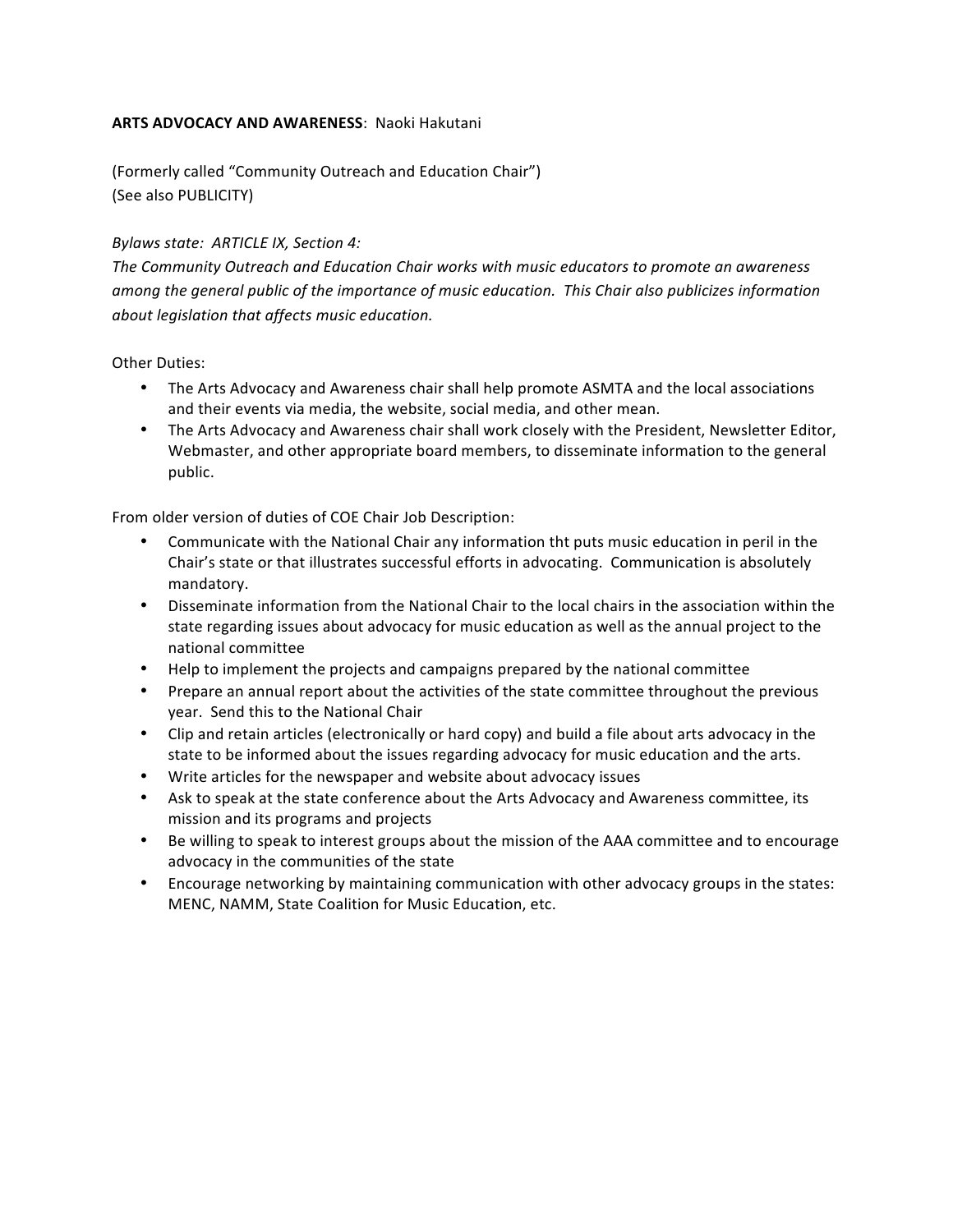# **CERTIFICATION**:

## **Bylaws state: ARTICLE IX, Section 1:**

The Certification Chair shall be responsible for all clerical work attendant to the certification program.

Duties:

- Arrange to give exams at the state conference, the fall board meeting and also by appointment.
- Keep track of certified members and new members. Remind those whose certification is about to expire and encourage them to renew.

Submitted by J.D. Kelly, May 2011

Also:

- Refer to MTNA website, http://www.mtnacertification.org/ for updated information
- Raise awareness of Certification by working with Arts Advocacy and Awareness Chair, speaking about benefits to new and current members, and keeping ASMTA website NCTM information current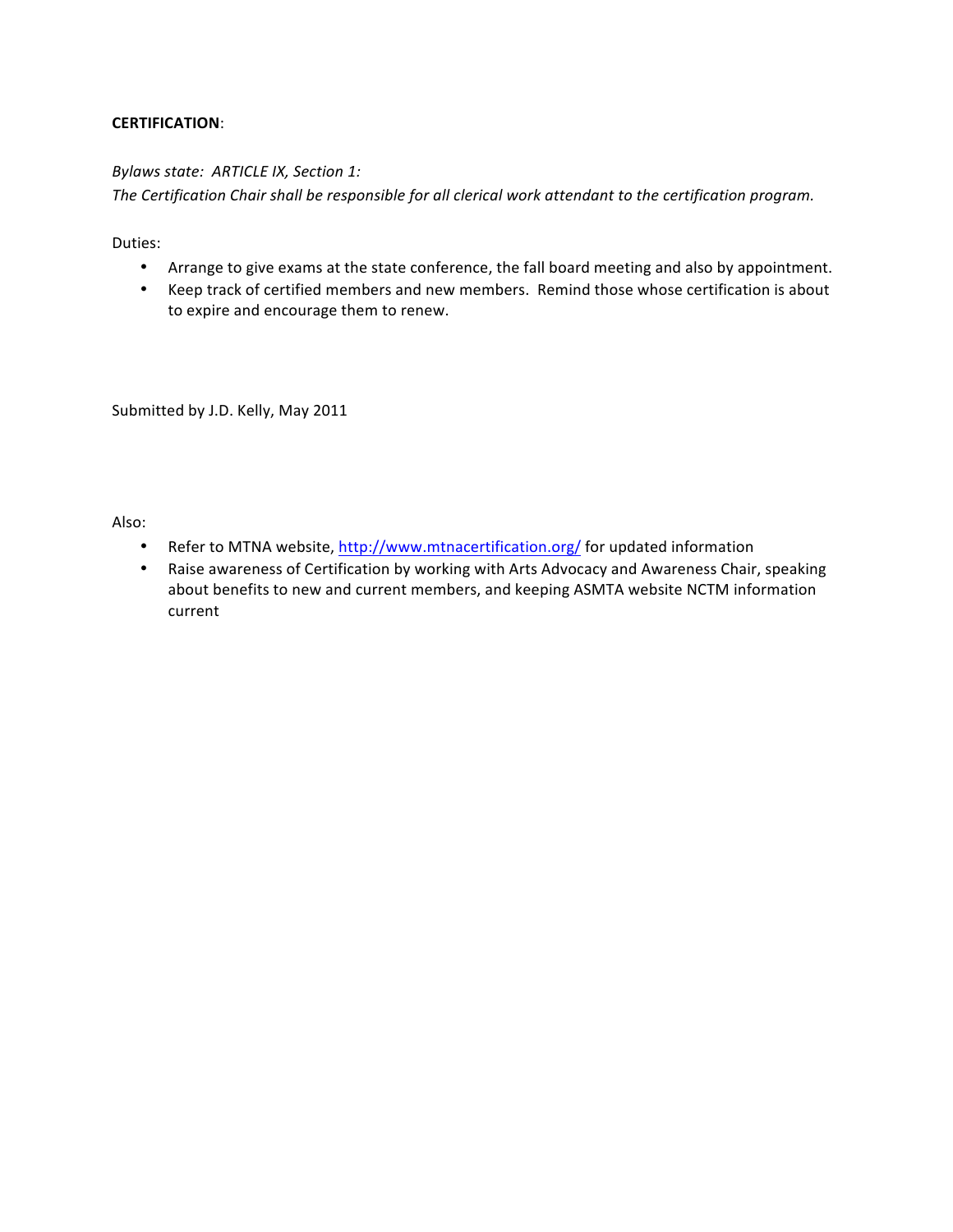# **COLLEGE CHAPTERS**:

## *Bylaws state: ARTICLE IX, Section 2:*

The College Chapters Chair encourages the formation of college chapters and coordinates college *chapters with ASMTA and MTNA.*

## Duties:

Help increase the number of Student Chapters in the state

- Encourage state colleges and universities to establish a Student Chapter
- Call and distribute informational emails to colleges and universities in the state
- Call or send emails to Deans, Chairs, pedagogy instructors, or other contacts at colleges and university to find faculty advisor

Help support the continuing viability and success of existing student chapters

- Help existing Student Chapters make important contributions at their institutions, their communities, and their state MTAs
- Encourage student members to get involved at state conventions, communicate and collaborate with chapter members at other schools and attend local association meetings and events
- Foster the development of student leadership
- Encourage graduating students to continue their affiliation with MTNA (via STaR Award?)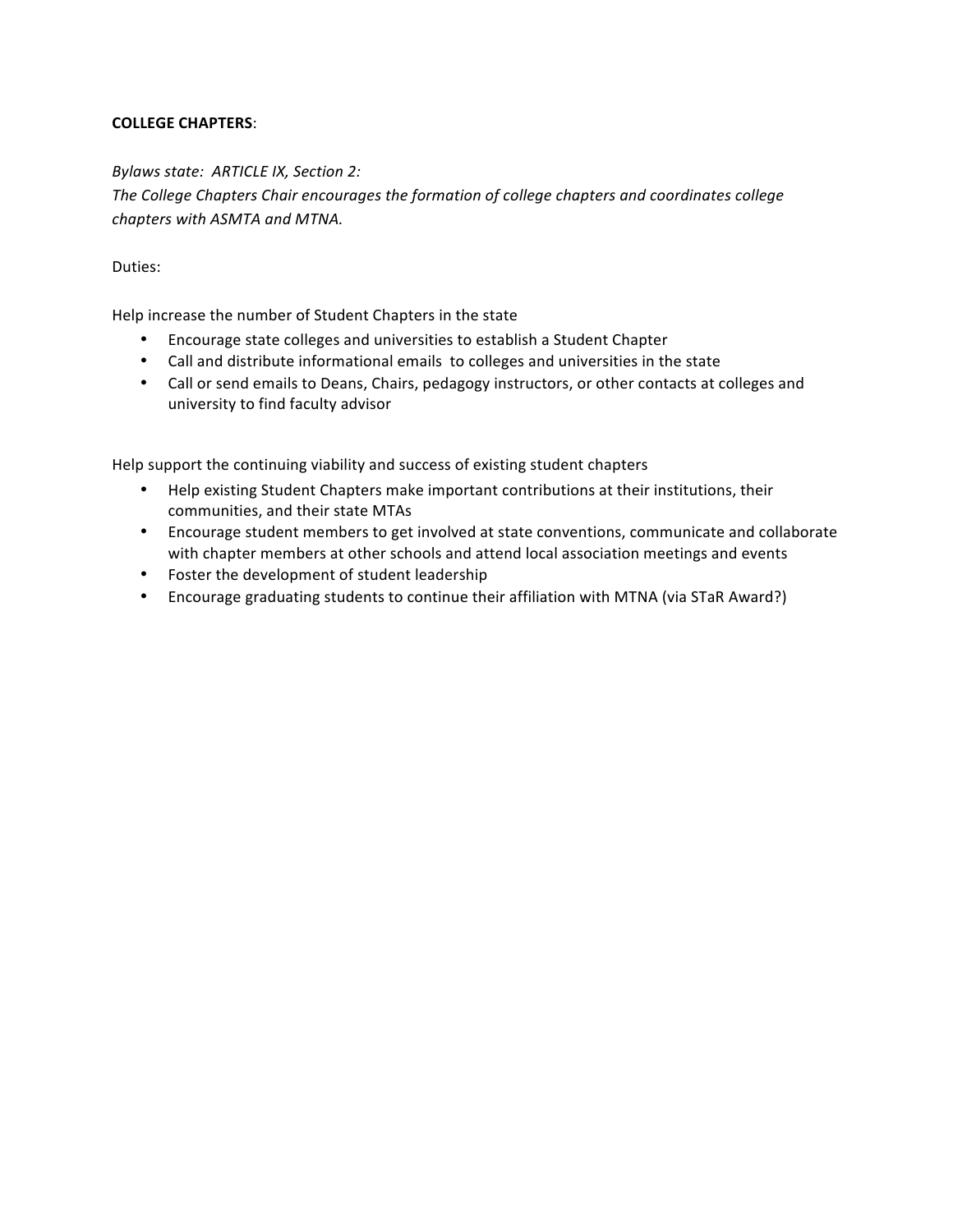# **COLLEGE FACULTY FORUM**:

## *Bylaws state,* ARTICLE IX DUTIES OF STANDING COMMITTEE CHAIRS

Section 3. The College Faculty Forum Chair communicates with ASMTA members who are college *faculty.* The chair shares information about STaR Award participation and encourages further *involvement in meeting the goals of MTNA, including sharing news, ideas and concerns common to college faculty.*

Other duties:

- Contact Elaine Donaldson at MTNA for a list of paid ASMTA members in September, asking that she send a spreadsheet with fields that indicate name, address, email address, and membership status.
- Sort above list so that all the college faculty are in a group.
- Email that group, typically with an eNewsletter.
- Notify ASMTA college faculty members about the dates and location of the next ASMTA conference, and encourage them to submit proposals as presenters, directing them to contact the conference coordinator.

## Other possible ideas:

Linda Holzer organized a fundraiser for ASMTA, featuring ASMTA college faculty performers at UALR. That fell under the heading of "encourages further involvement in meeting the goals of MTNA."

Additionally, Linda sends a letter of invitation to new college music faculty in Arkansas, when she become aware of new hires, inviting them to join MTNA.

Submitted by Linda Holzer, NCTM, May 2011

Older job description:

- Encourage college music faculty within the state to:
	- a. Join MTNA
	- b. Attend CFF sessions at National Conference
	- c. Actively participate in MTNA meetings/activities
	- d. Submit articles to AMT and MTNA E-Journal
	- e. Maintain close ties with Local Associations
- Keep national chair apprised of CFF activities and/or professional concerns at state level
- Recommend college music faculty initiatives, projects, and/or services to national chair

Other ideas:

New College Faculty Recital at Conference or during school year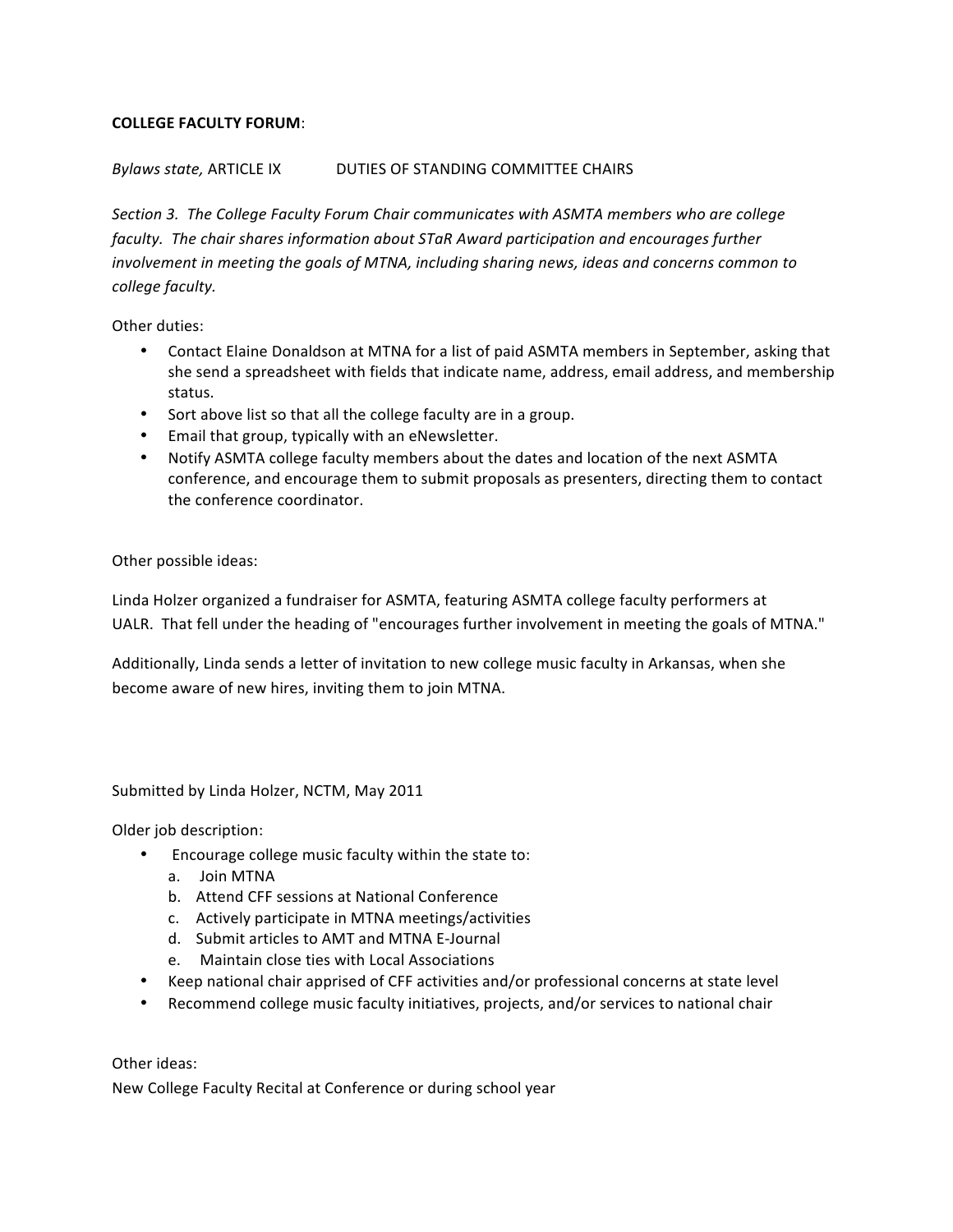# **COMMISSIONED COMPOSER**:

The Commissioned Composer Committee Chair shall refer to the MTNA Website for more information, http://www.mtna.org/Programs/CommissionedComposer/tabid/250/Default.aspx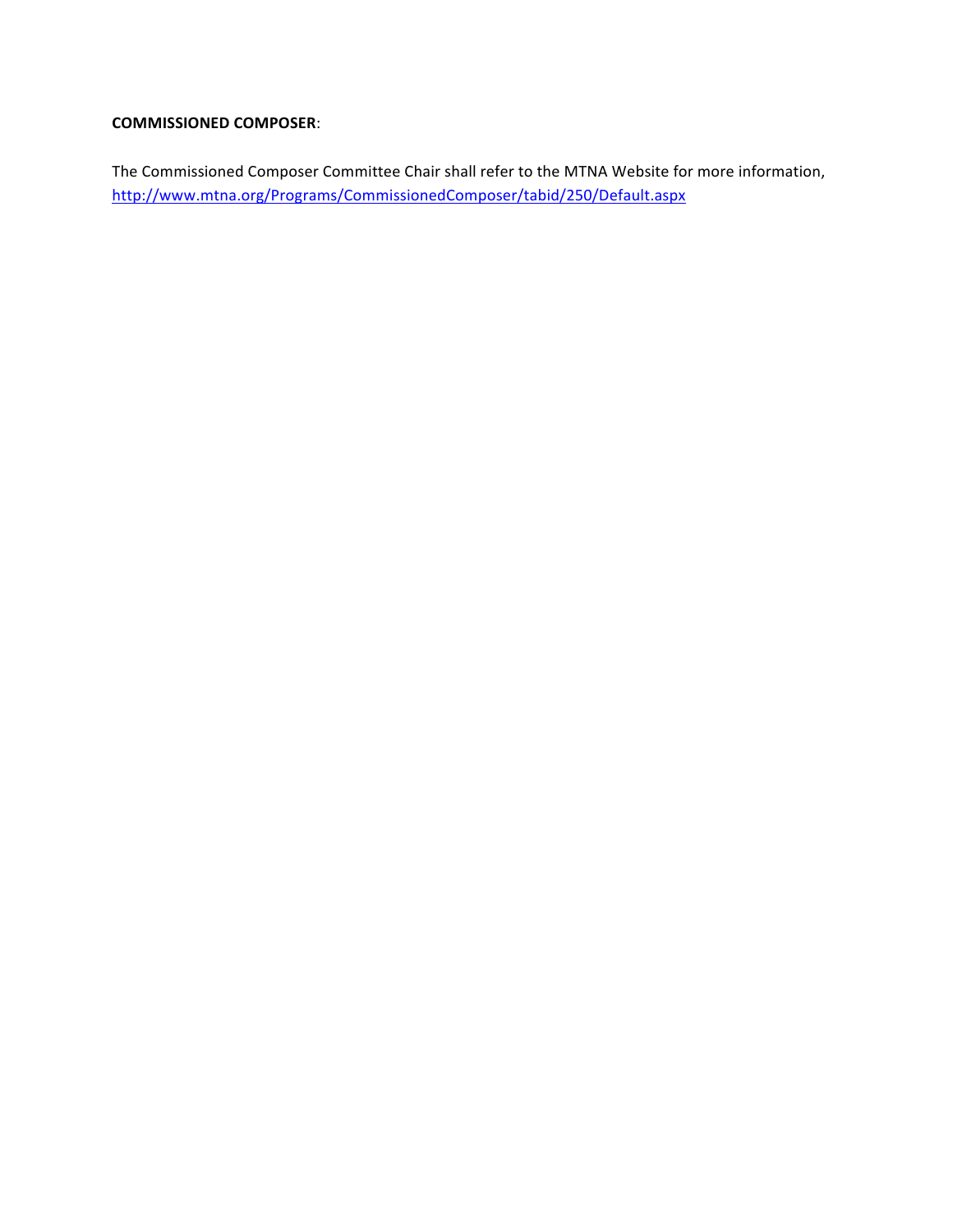# **ELECTED BOARD MEMBERS:**

- Attend the bi-annual meetings.
- Report back to our local affiliate regarding topics of discussion and any changes.

Submitted May 2011, Linda M. Calhoun, NCTM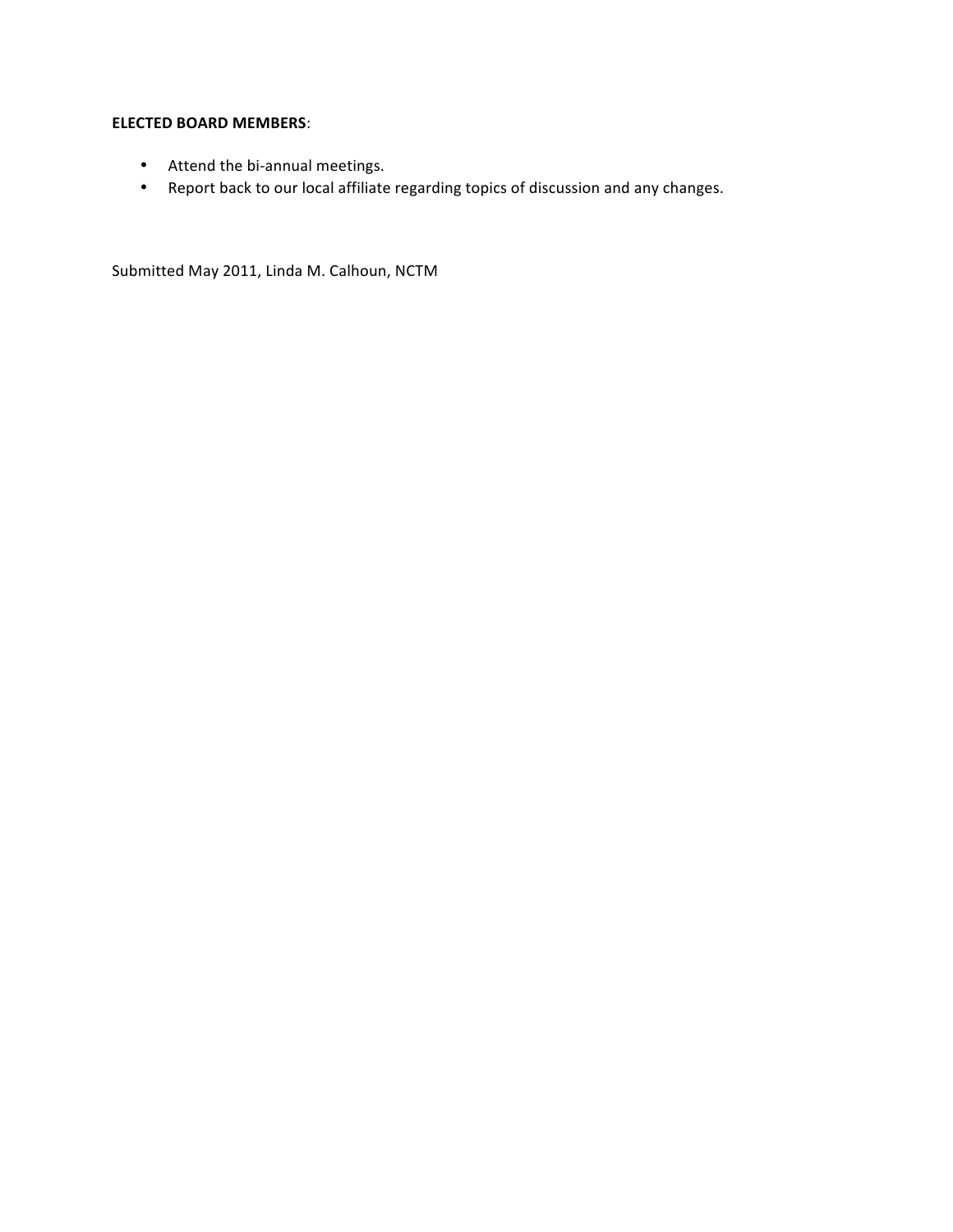#### **FESTIVALS**:

*Bylaws state: ARTICLE IX, Section 5:*

The State Festival Chair conducts all festival activities in conjunction with the local chairmen's activities.

#### **DUTIES OF THE STATE FESTIVAL CHAIRMAN**

- 1. In Summer, secure Region Chairs for Region 1-2-3-4-5/6
- 2. Send this information to the AR Newsletter
- 3. After November Board Meeting, notify Region Chairs of any new decisions.

| 4. | After Christmas, send all paper work necessary for Festival to 5 Region Chairs:::: |                       |                |                            |
|----|------------------------------------------------------------------------------------|-----------------------|----------------|----------------------------|
|    | Use my forms, or make new ones.                                                    |                       |                |                            |
|    | Dear Colleague Letter-- Student Application-                                       |                       | Rating Sheet-- |                            |
|    | Judge Sheet-                                                                       | Student Help Sheet-   |                | Theory Honor Roll-         |
|    | Musicianship Honor Roll-                                                           | Perfect Score Sheet-- |                | <b>State Audition Form</b> |
|    | Region Report Sheet- Festival Rules-                                               |                       | Master List-   |                            |
|    | Winners Form for teachers                                                          | Checklist ----        |                | Labels teachers in Regions |

- 5. Have Theory and Musicianship Certificates printed. by February. Use my design, or a new one. After these are printed, sort, count and mail to Region Chairs. Check last years registration sheets for the number to send to each Region. It is almost the same each year. Add about10 extra.
- 6. We have three sets of Musicianship Tests (from Mark Smidt.) They have been coordinated with requirements of the Curriculum Guide. They're good. We have three sets of Written Theory Tests (from Linda Kennedy). They need to be revised. We have one set of Sight Reading Tests (from Trudy Kincade). We need newer tests.
- 7. Copy sort and mail one copy of each test to Region Chairs early to mid-January. The first Region is in March. Region Chairs have to copy the number required for their Festival.
- 8 As each Region reports to you, immediately send the names of Winners and Alternates. in that Region to The State Audition Chair.(s).
- 9 As each Region reports to you, immediately write checks to Judges and Student Help for each Region, I also write a Thank You Note.
- 10 Order Perfect Score Plaques for all students who scored a Perfect Score in each Region. I order these from Crown Awards. Your choice.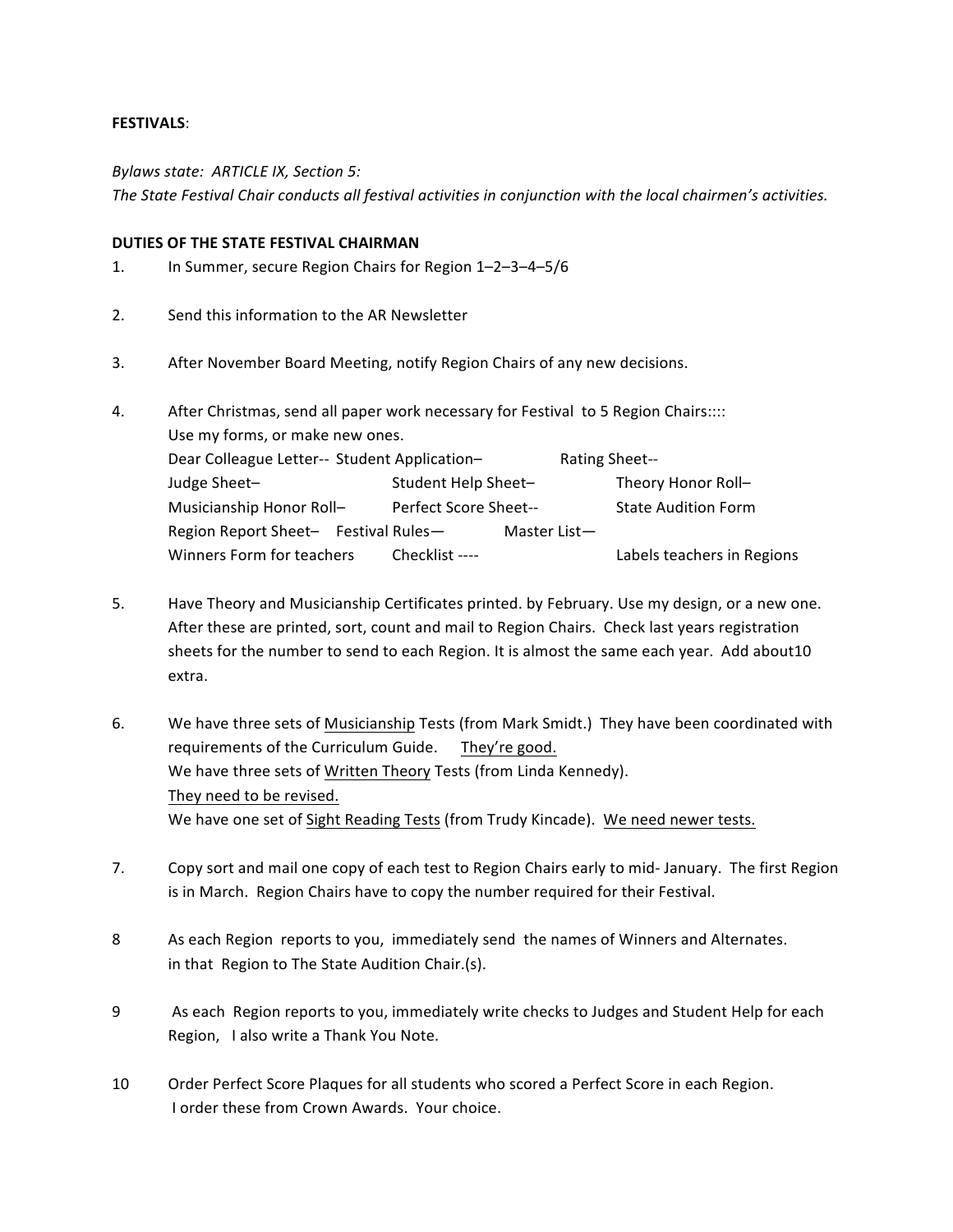When they arrive, mail them to the appropriate teacher.

However, for the past two years, I have taken them to State Convention and handed out to teachers, because the cost of mailing is prohibitive.

11 Make a full report for Conference Board Meeting. Copies for 30 Board Members. If you start this report when the first Region reports to you, it will be completed with the final Festival Report. Then, add pertinent information at the bottom of the report as needed.

Submitted by Jeanne Hurst, Oct 2014

Other duties:

- Refer members to the ASMTA website, www.arkansasmta.org for information about repertoire requirements, deadlines, etc.
- Be familiar with duties of "State Auditions Chair"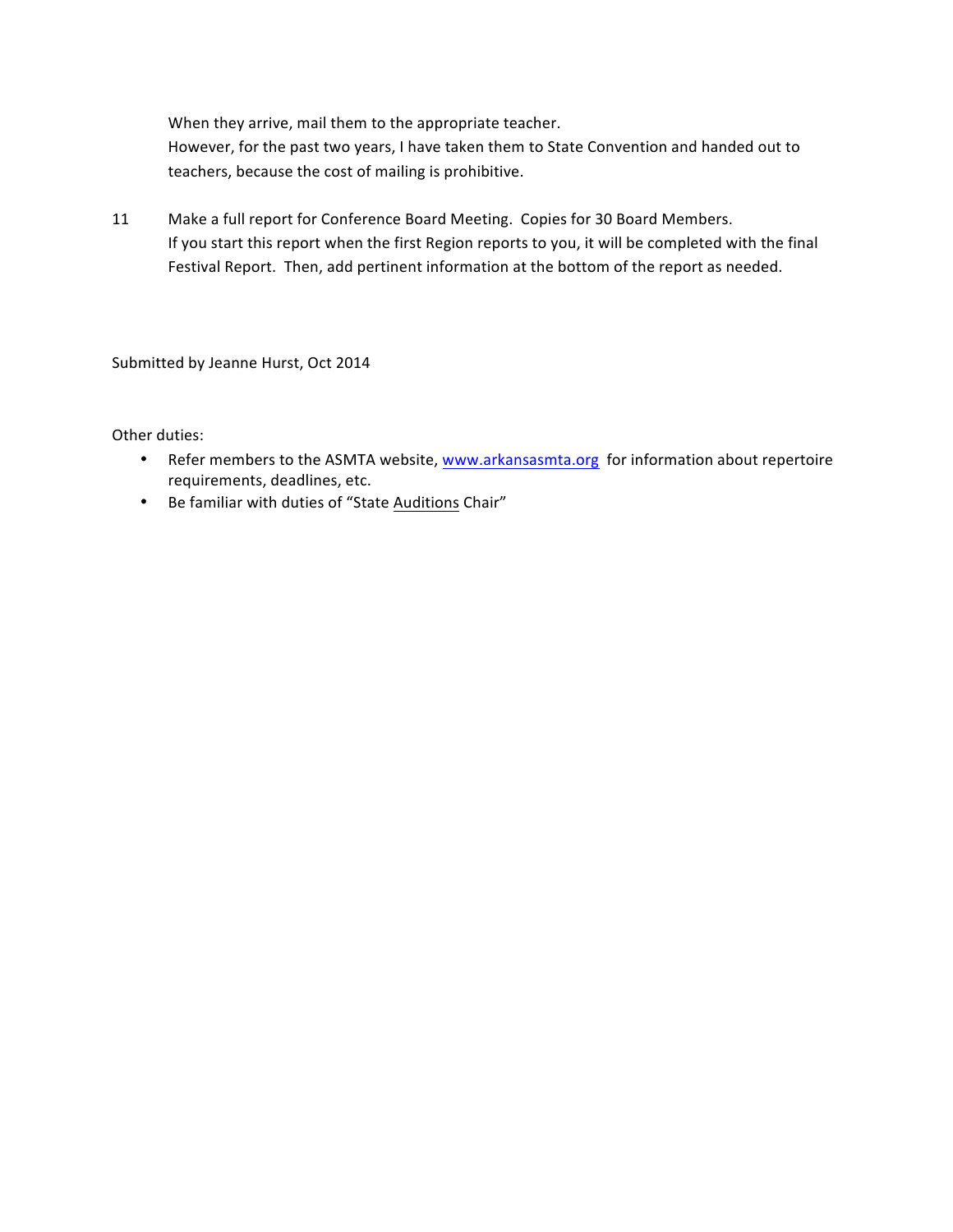# **GROUP PIANO**:

## **Bylaws state: ARTICLE IX, Section 6:**

The Group Piano Chair is responsible for informing members about group piano activities and *encourages the presentation of convention programs dealing with group piano teaching.* 

Duties:

- Promote group class teaching as an addendum to individual lessons
- Promote teaching multiple students as a business model
- Include emerging teaching models including Skype, and other modes of distance teaching
- Encourage and help organize events that feature multiple pianists. Work with local associations on this.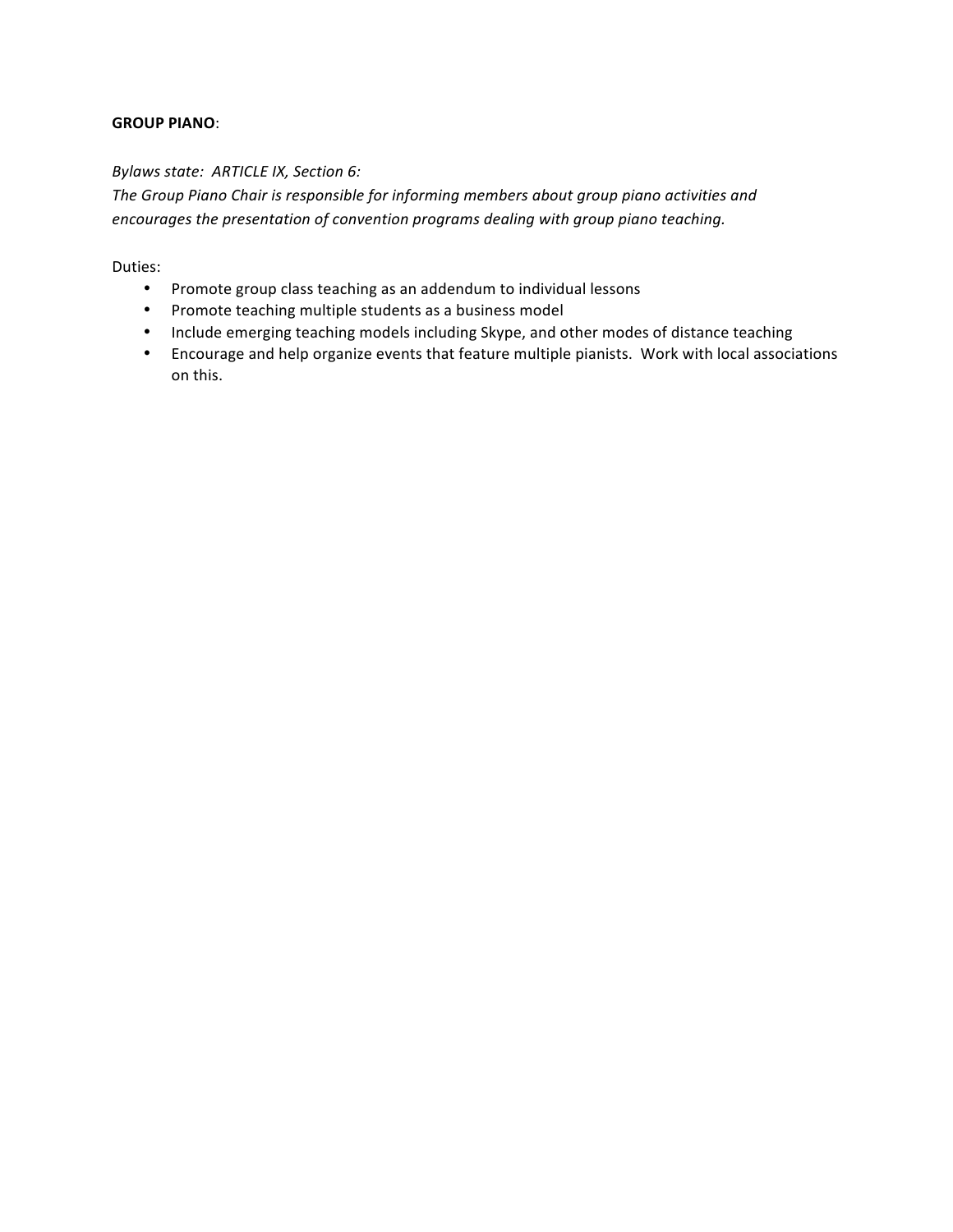#### **HISTORIAN**:

*Bylaws state: ARTICLE VIII, Section 1:*

The Historian shall keep a file of all programs, articles, pamphlets, photographs, and clippings pertaining *to the Association.*

This can include both electronic and hard copies of the above types of items.

Work with Arts Advocacy and Awareness Chair, Newsletter Editor, Membership Chair, Webmaster, and other pertinent board members to distribute current and archival information and photos as needed.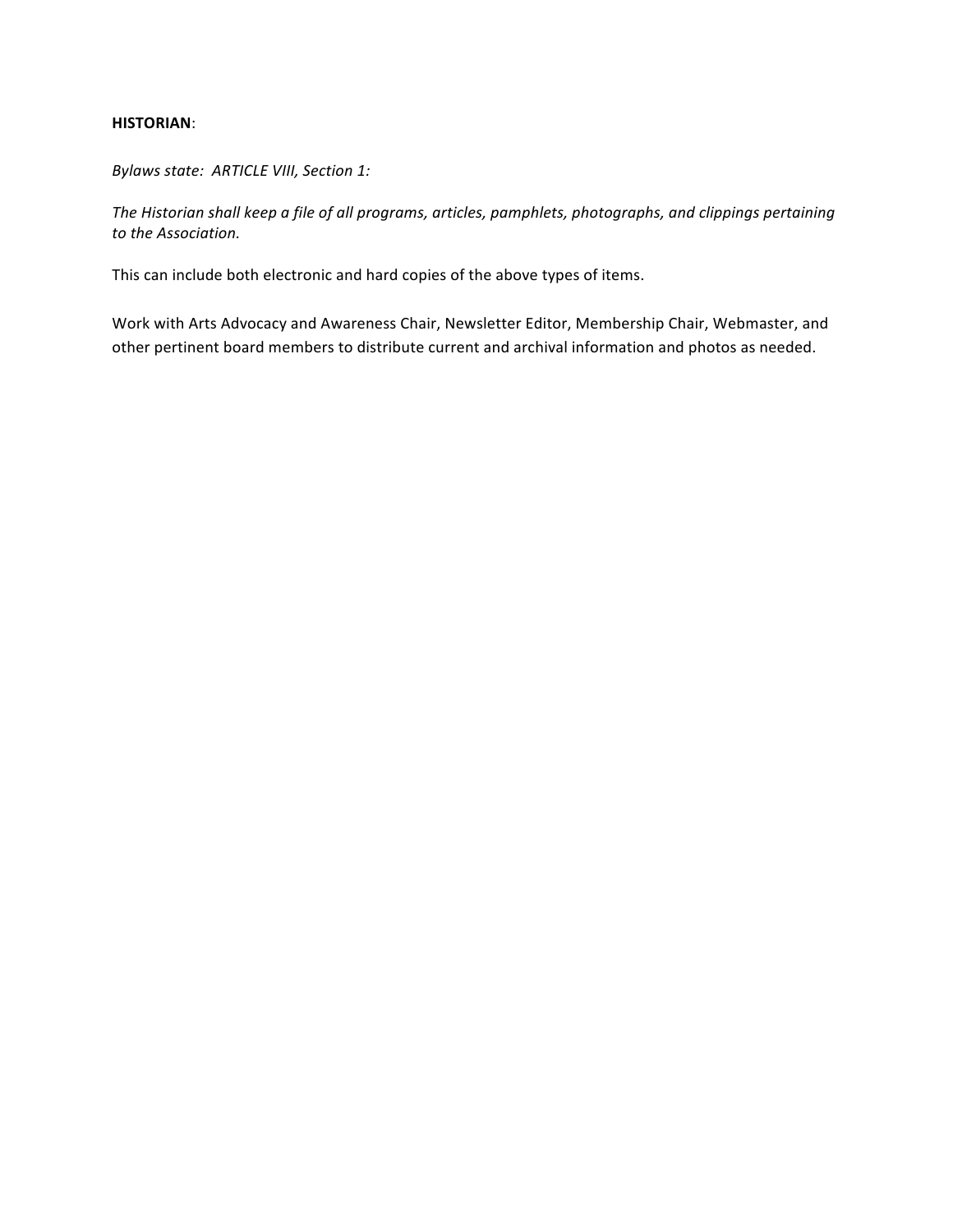# **INDEPENDENT MUSIC TEACHERS FORUM: Linda Calhoun, NCTM**

# *Bylaws state: ARTICLE IX, Section 7:*

The Independent Music Teachers Forum Chair presides at meetings of the Independent Music Teachers Forum. This Chair also promotes the certification of independent teachers and encourages the dissemination of information concerning taxes, zoning, and other issues that affect independent *teachers.*

Other Duties:

- Prepare presentations for the state conference
- Meet with the members at the annual IMTF breakfast
- Prepare a short survey to determine the interest in the subject of the presentation and ask for ideas for the future

Submitted by Linda M. Calhoun, May 2011

Older version of duties:

- Be familiar with the MTNA publication
- Contribute a column discussing an item of interest to the IMT for each issue of the state newsletter and on the website
- Encourage attendance at state and national convention
- Attend state convention and plan a session addressing IMTF issues
- Bring to the attention of the membership items or issues pertaining to IMTs that are presented at state and national conventions
- Attend national conventions to present your state at the IMTF meeting for state and local chairs, IMTF open meeting and IMTF-related sessions. Send a representative if you are unable to attend
- Encourage local IMTF chairs to present a "Minute for the IMT," (a short presentation on an issue or concern relevant to the IMT) at each local meeting
- Encourage all IMTs to become certified
- Prepare and distribute to the membership in collaboration with the state president questionnaires or surveys to gather information on important issues or concerns that may arise
- Submit an annual report of IMTF activities in your state on request of the national IMTF Chair
- Communicate with the National IMTF Chair regarding any problems or items of concern pertaining to occupational licensing, zoning or other legal matters
- Maintain a file including the statement of job description, copies of annual reports and IMTF Newspage to be passed on to the next state chair
- Submit the name of your successor to the National IMTF Chair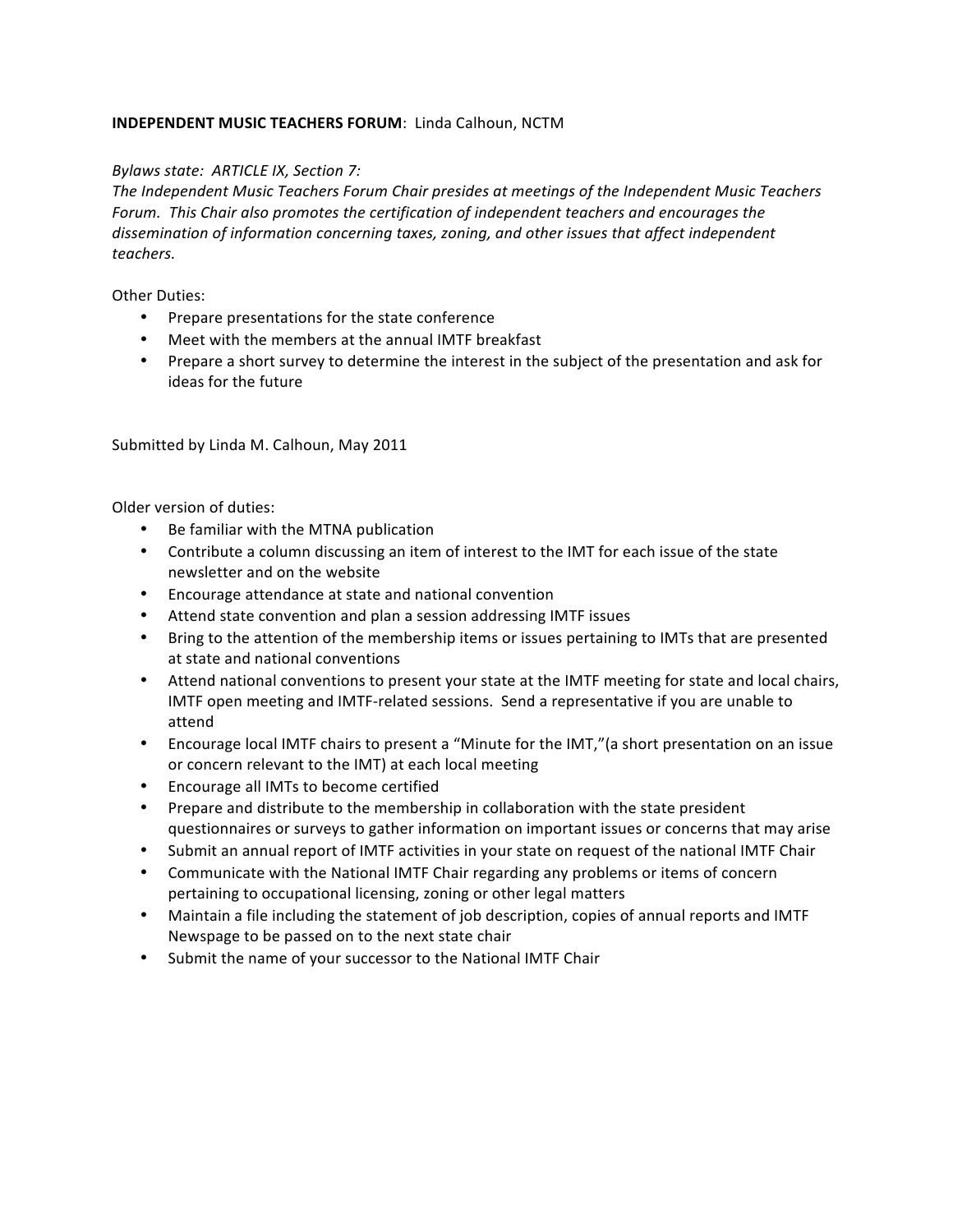#### **LIBRARIAN**:

# **Bylaws state: ARTICLE VII, Section 2:**

The Librarian serves as curator for the Association's collection of books, recordings, and other materials *related to the teaching of music.* 

Other duties:

- Keep all tapes, videos, CDs, and DVDs for the organization.
- Check out and mail items to persons requesting use.
- Make sure items are returned to library.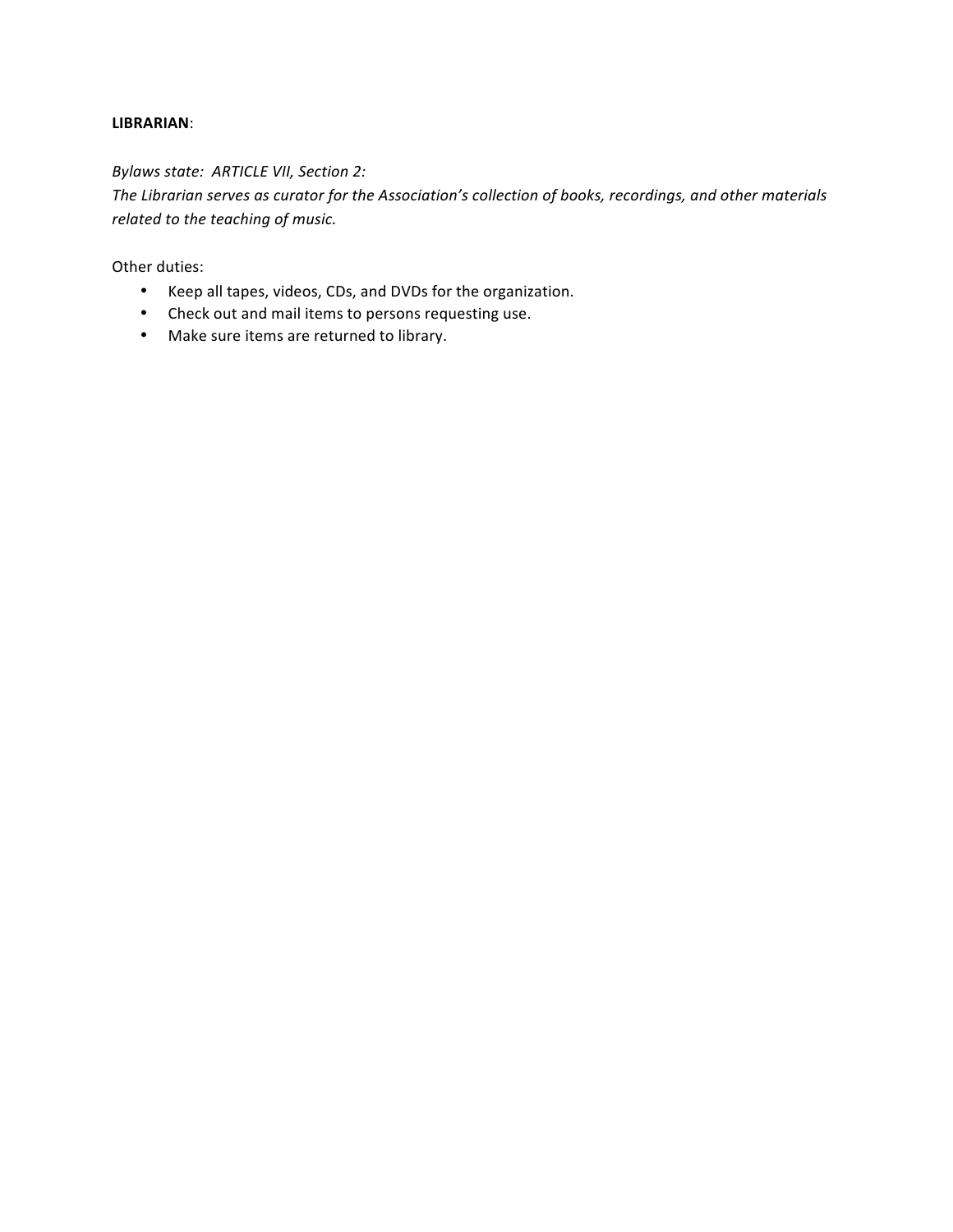# **LOCAL ASSOCIATIONS**:

## *Bylaws state: ARTICLE IX, Section 8:*

The Local Associations Chair assists in organizing local associations and coordinating local associations *with ASMTA and MTNA.*

**Other Duties:** 

- Provides necessary networking between the national local associations chair and all local association presidents within the state
- Duplicates email correspondence from the national local association chair, including the annual report form and the quarterly MTNA Local Association Newspage, to send to each local association president.
- Assures that the national local association chair and the state local association chair are included in the state association and local association mailing and emailing lists in order to receive newsletters and other correspondence
- Submits and annual report to the national local associations chair, as well as the names and addresses of local association presidents
- Establishes close communication with local association presidents through regular email correspondence
- Provides assistance to local presidents whenever needed
- Schedules annual visits to local association meetings
- Meets with the local association presidents during the state convention
- Answers all communications promptly
- Keeps files up to date
- Attends state and national conferences
- Encourages the affiliation of new local associations within the state
- Carries out all responsibilities of the state local association chair as designated by the individual state constitution, bylaws, and standing rules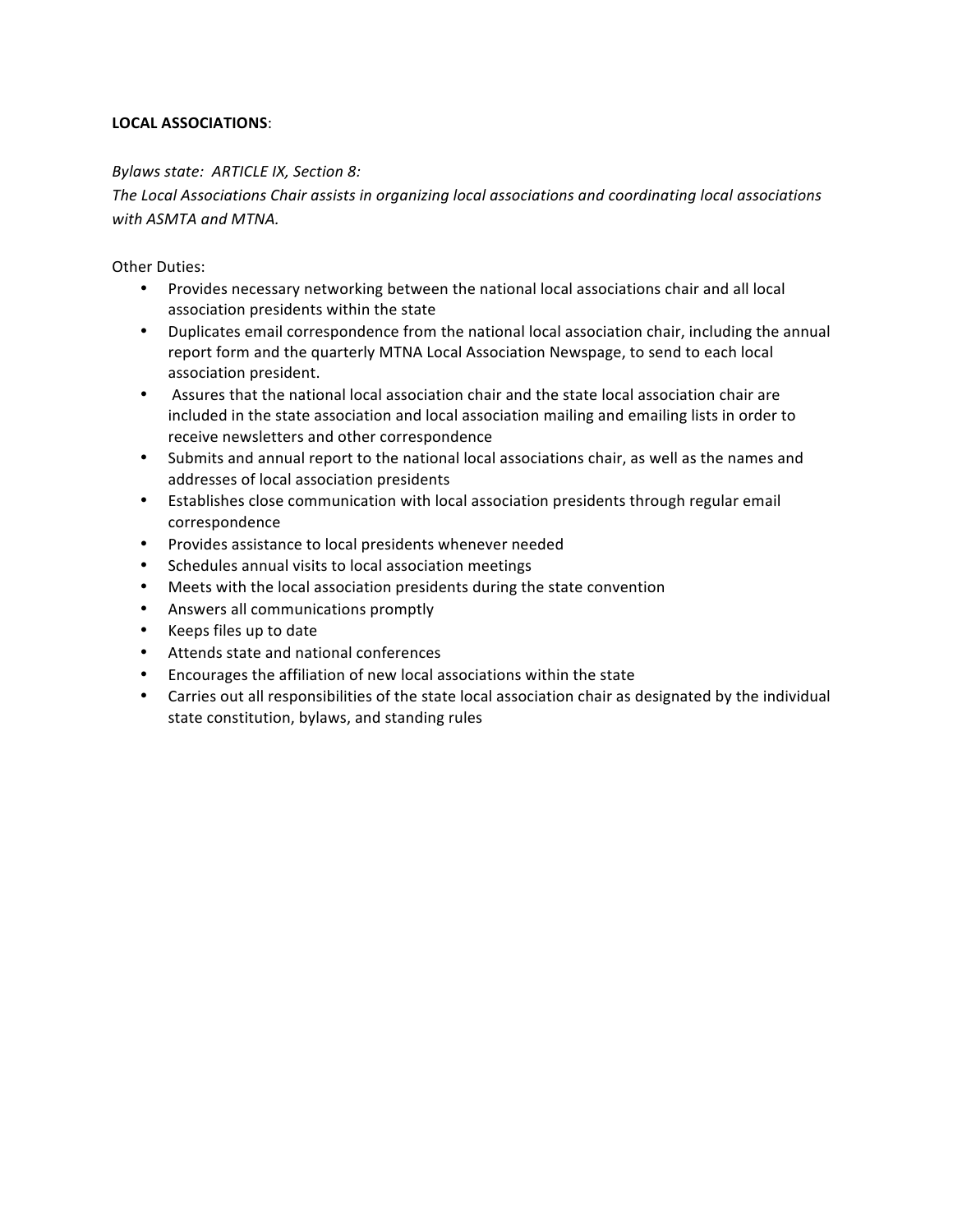## **MEMBERSHIP**:

# DUTIES:

- 1. Mail or distribute membership packets to prospective members.
- 2. Order brochures from MTNA, make copies of ASMTA letters, brochures, etc. to put in packets.
- 3. Contact members whose dues are delinquent.
- 4. Implement new ways to reach prospective members.
- 5. Call or e-mail prospective members as a follow up to the membership packets mailed.
- 6. Attend ASMTA board meetings and make semi-annual reports.
- 7. Obtain mailing list from music stores, universities etc. and mail packets to nonmembers.
- 8. Monitor reports on member retention from MTNA.
- 9. Report to ASMTA president on membership activities.
- 10. Send list of new members to ASMTA newsletter.

Submitted by Sherry Mashburn, NCTM, May 2011

Older job description:

- Work in continual cooperation and communication in all aspects of membership. Establish and maintain a "membership network" throughout the state. Each state should determine the most efficient division of duties and methods of operation among state and local membership chairs
- Keep in touch with national VP for membership and/or designated membership committee member in regard to joys and concerns
- Utilize the MTNA website regarding Membership issues. Pass along membership materials and web links to new membership chairs
- Follow up any National Membership Campaigns with additional mailings, mentoring and person contacts
- Prepare and maintain a list (database) of perspective members
	- a. Geographic
	- b. Demographis: IMT, college faculty, student
	- c. Submit list of perspective members to national headquarters upon request
- Keep statistics on recruitment and retention efforts in your state. Track your results
- Prepare and maintain membership materials
	- a. Membership brochures and inserts, MTNA web links
	- b. Sample letters of invitation and welcome
	- c. New member packets
	- d. Respond to inquiries regarding membership
- Serve as a member of the state/local association Executive Board (subject to state constitution and bylaws)
	- a. Prepare and submit an annual membership budget to executive board (items to include: postage, printing, phone and advertising costs, etc.)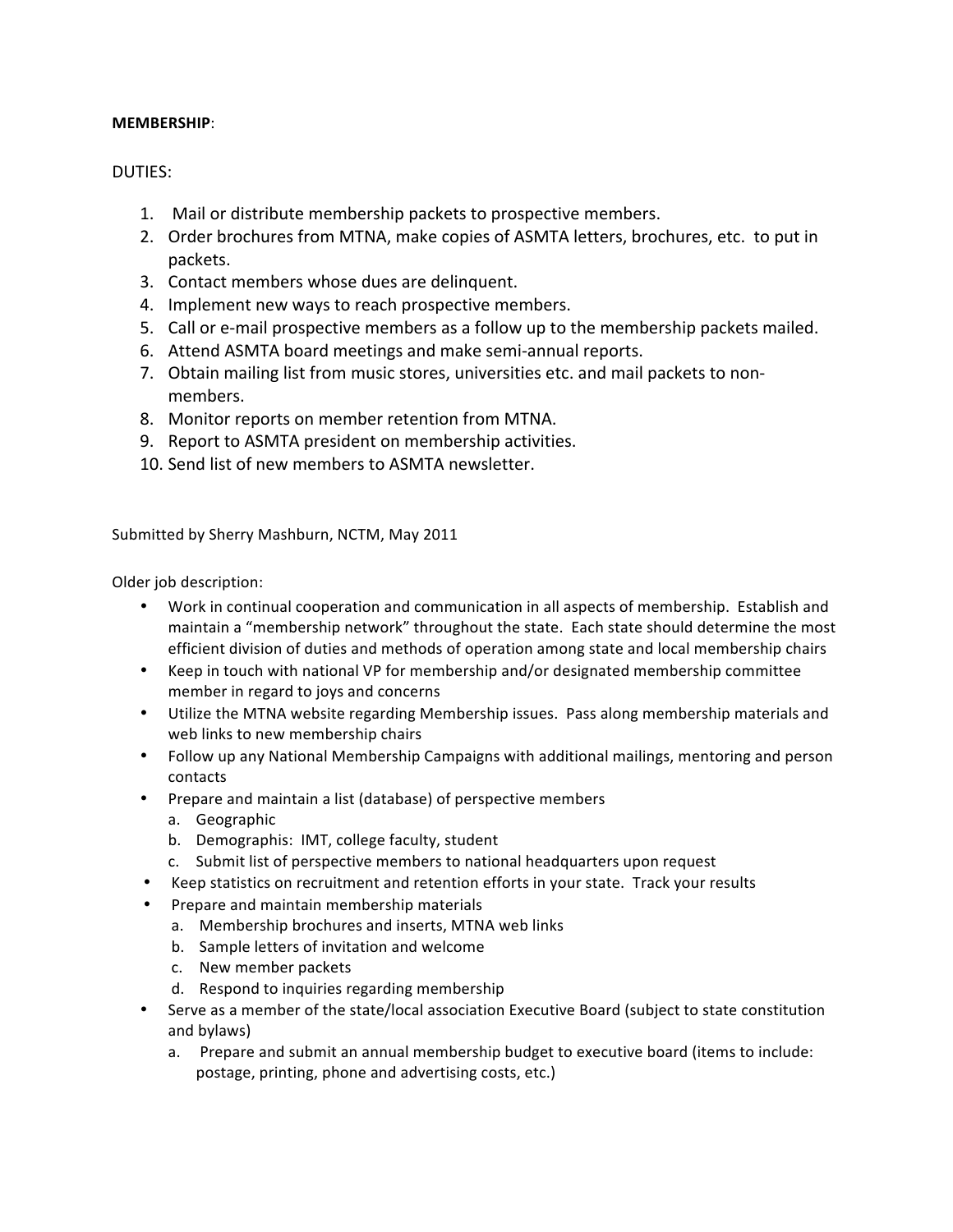- b. Encourage your state association to work with other arts organizations (like Alliance for Arts Education programs through the Kennedy Center)
- Determine an annual membership timetable
	- a. Work with program chairs to plan meetings/special events to attract new members
	- b. Plan a campaign of specific duration, offer group or individual incentives (prepare and mail brochures and letters, establish a telephone tree to invite prospective members to special events)
	- c. Work with local association membership chairs to determine potential for new or reestablished local associations or districts
- Work with local music dealers
	- a. Ask for permission to display state and national membership brochures
	- b. Ask to present a "pitch" for MTNA at publisher, showcases or workshops (with permission of dealer, presenter and publisher)
- Work with public relations chair/newsletter editor
	- a. Promote membership activities among members
	- b. Submit articles to state/local newsletters and web pages to assist in member recruitment, i.e. reminder of member benefits
	- c. Offer special recognition of new members (profiles in newsletters, special recognition at events)
	- d. Prepare advertisements for local symphony concert series
- Work with Mentoring Chair and/or other members interested in mentoring to ensure that all new members are welcomed and involved
	- a. Local and state chairs should communicate to ensure that all new members are assigned a mentor
	- b. Promote mentoring as a source of renewal points for MTNA Certification
- Plan regular membership meeting for state conference, local business meetings
	- a. Orient members in recruitment strategies and member benefits
- Mentor your successor to ensure continuity
	- a. Provide an organized and up-to-date file of all essential materials, duties, and schedules

## **Demographics to target:**

IMTs

Student Chapters/Members

Recent college grads

New (pre-tenured) college faculty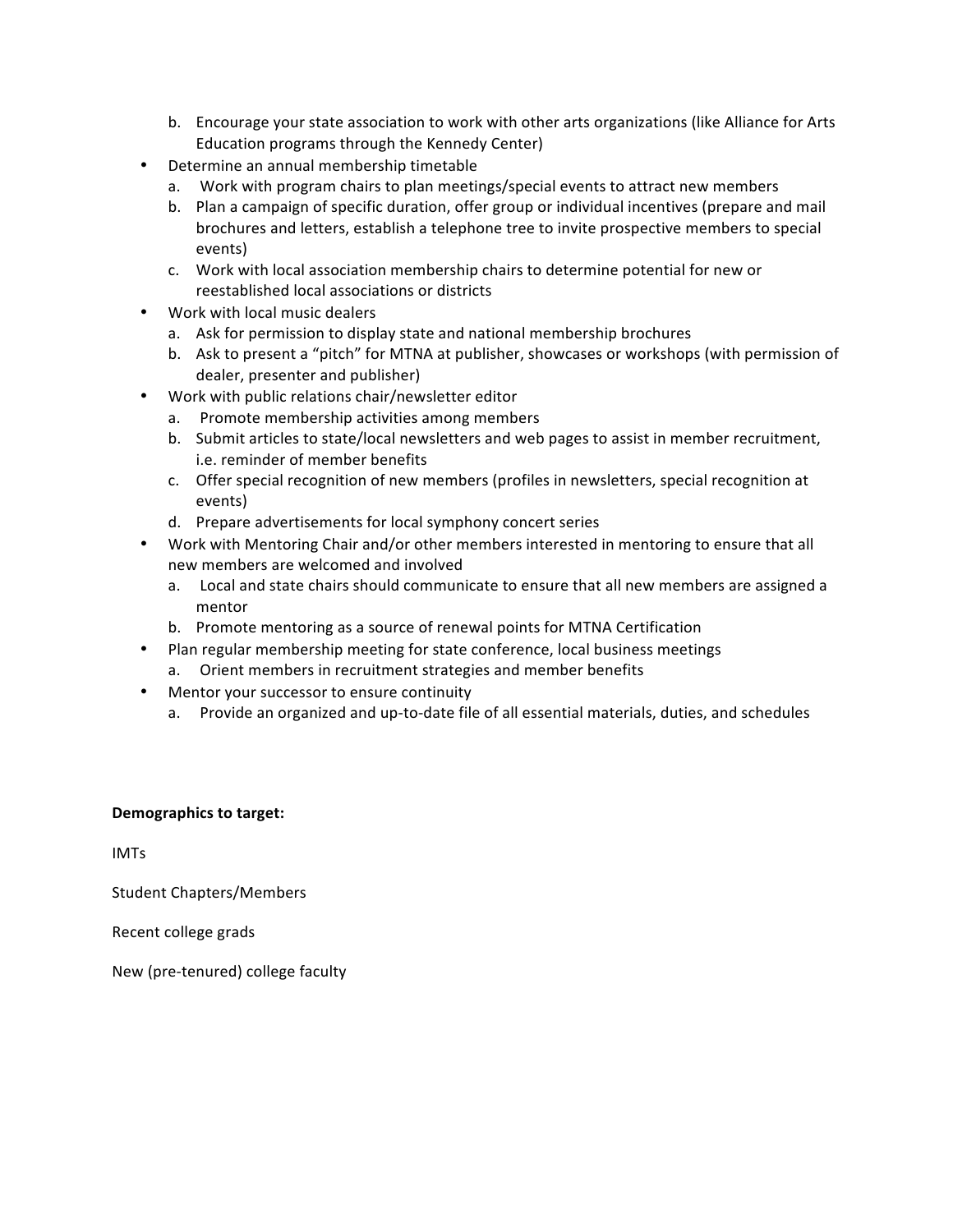## **MENTORING**:

#### *Bylaws state: ARTICLE IX, Section 10:*

The Mentoring Chair provides mentors for new members in order to acquaint new members with activities and opportunities provided by the association and MTNA.

- Direct new members toward appropriate officers and board members to answer questions
- Direct new members toward ASMTA website (www.ArkansasMTA.org) to obtain Repertoire Guide and other useful information, and to MTNA website
- Work closely with Membership Chair (see duties for that position)
- Work closely with Treasurer and President to get list of new paid members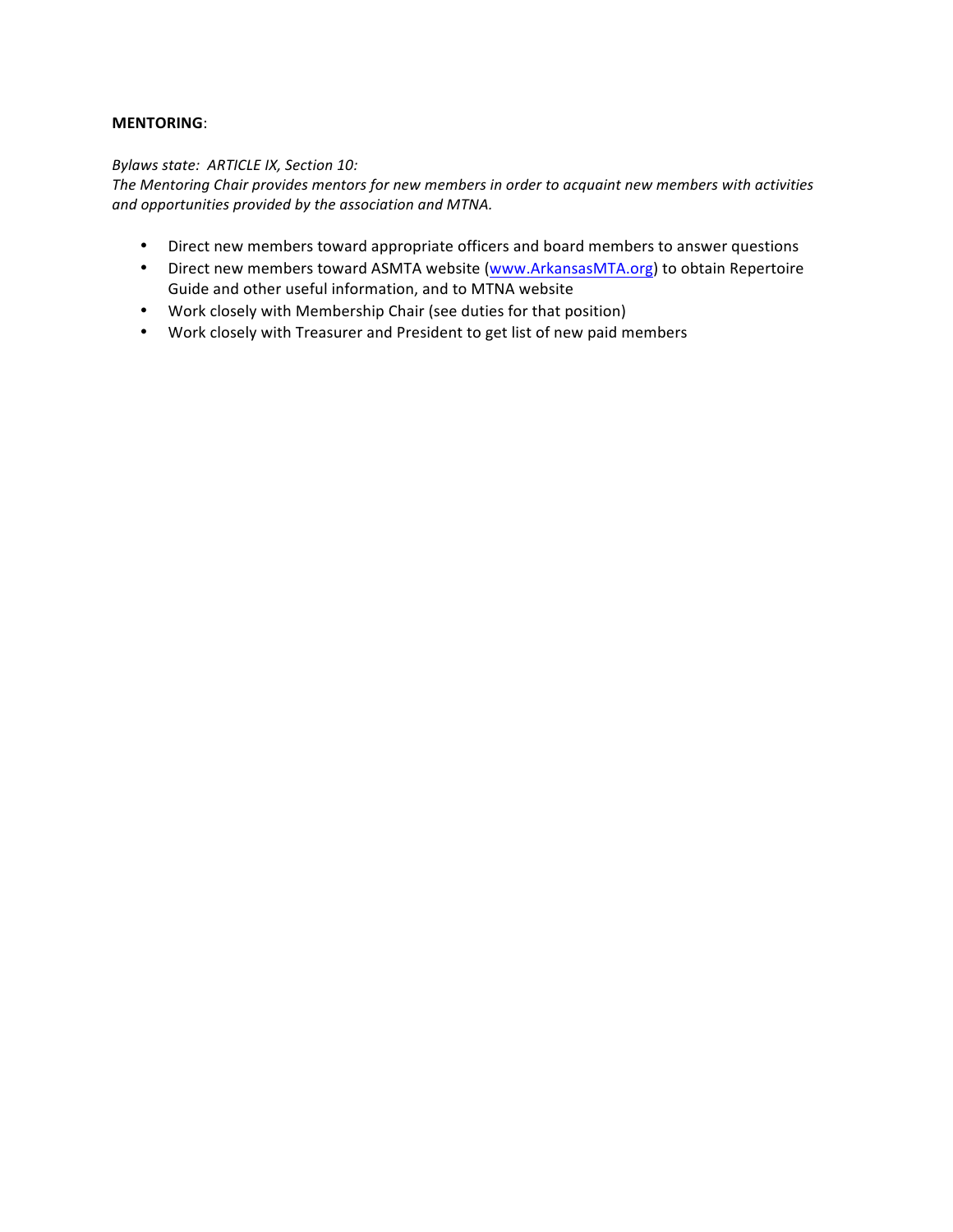#### **MTNA COMPETITIONS**:

Bylaws state: ARTICLE IX, Section 11: The MTNA Competition Chairs are in charge of all MTNA *competitions at the state level. A separate Chair is responsible for each of the following groups of* competitions: The MTNA Student Composition Competitions, the MTNA Junior High Performance Competitions, the MTNA High School Competitions, and the MTNA Young Artist Competitions.

# Note: MTNA sends out an updated Competitions Handbook online each August, with duties and timelines for each position clearly outlined.

MTNA COMPETITION COORDINATOR: **MTNA Junior High Competition** MTNA High School Competition: MTNA Young Artist Competition: MTNA Chamber Music Competition: MTNA Composition Competition:

# **Duties of State Competitions Coordinator**

- Read and follow the guidelines in MTNA Guidelines for State Competitions.
- Work with the State President to determine the location and dates of the competitions.
- Communicate with the State Competition Chairs. Make sure they have read the rules in the MTNA Guidelines for State Competitions.
- Answer all questions regarding the competitions in a timely manner.
- Assist in securing judges following the rules set forth in the MTNA Guidelines for State Competitions.
- Schedule rehearsal times and performance times for entrants.
- Be available at rehearsal times and performance times.
- Work with the site coordinator to select rehearsal and performance rooms for each competition category.
- Have the registration area covered the day of the competition.
- At the conclusion of the competition file reports electronically.
- Confirm with the State Treasurer the judges' fees.
- Supply the list of winners to the State Treasurer so that Winners may receive travel money.

Submitted by Sharon Ard, May 2011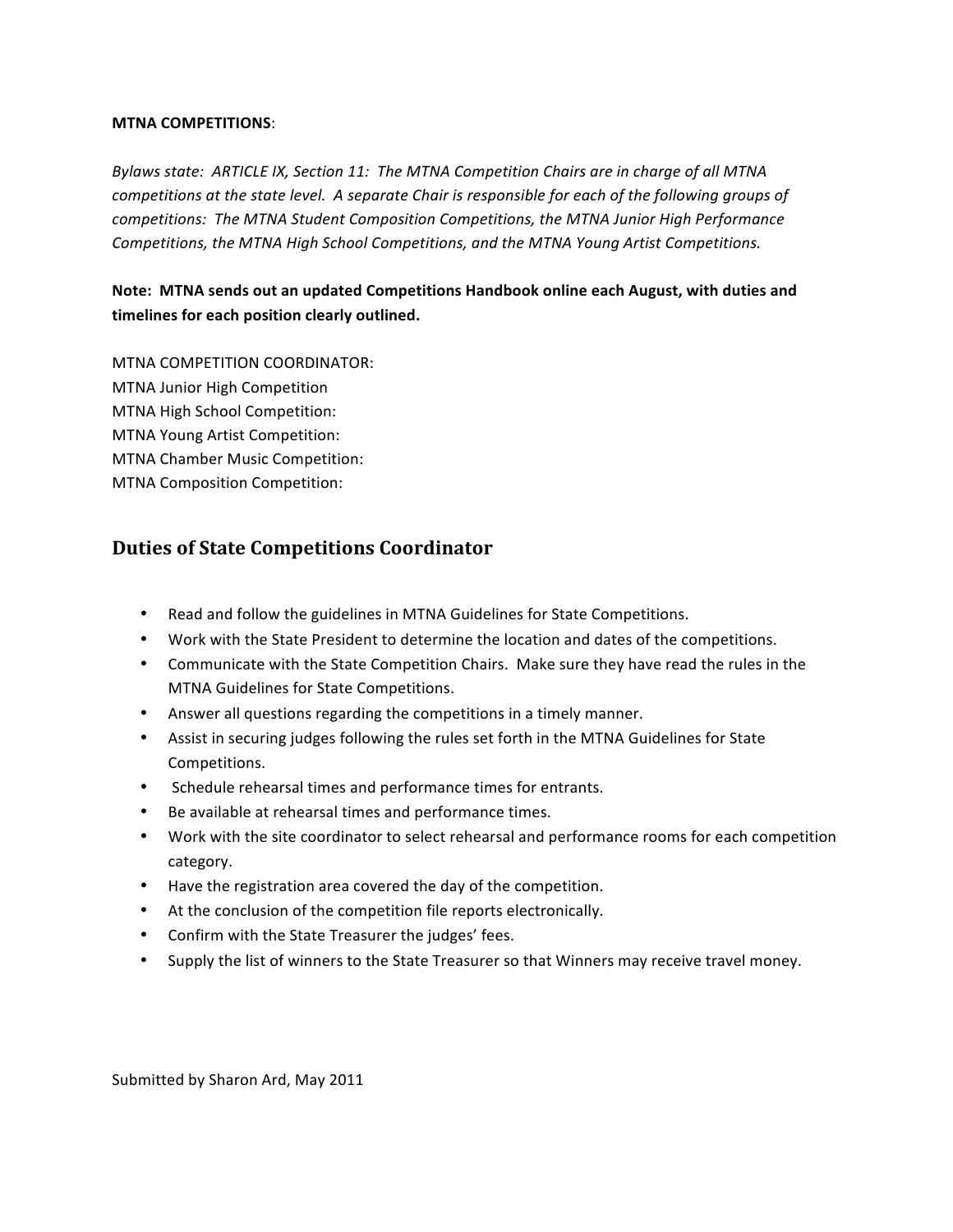## **MTNA Foundation Fund:**

# **MTNA State Foundation Chair**

# *Bylaws state: ARTICLE IX, Section 12:*

The MTNA Foundation Chair Promotes awareness of Foundation activities and encourages contributions *to the Foundation.*

As state chair for the MTNA FOUNDATION, you have been selected to coordinate your state's efforts to support the FOUNDATION through individual and association contributions. You are the FOUNDATION'S advocate within your state. In this important leadership role you are expected to:

- 1. Inform your state members about the MTNA FOUNDATION
- 2. Encourage each MTNA member in your state to contribute to the FOUNDATION
- 3. Cultivate new donors and increase contributions from your state
- 4. Serve as a conduit between your state and the MTNA FOUNDATION national office

There are many suggestions in the MTNA FOUNDATION Chair handbook for fundraising.

For the past several years, one job has been to compose and mail a letter to friends of nominated "MTNA Fellow", suggesting that contributions can be made to honor their friend at the MTNA National Conference.

There needs to be an Article in each edition of our ASMTA Newsletter about some aspect of the MTNA FOUNDATION

Submitted by Ginger Crippen, May 2011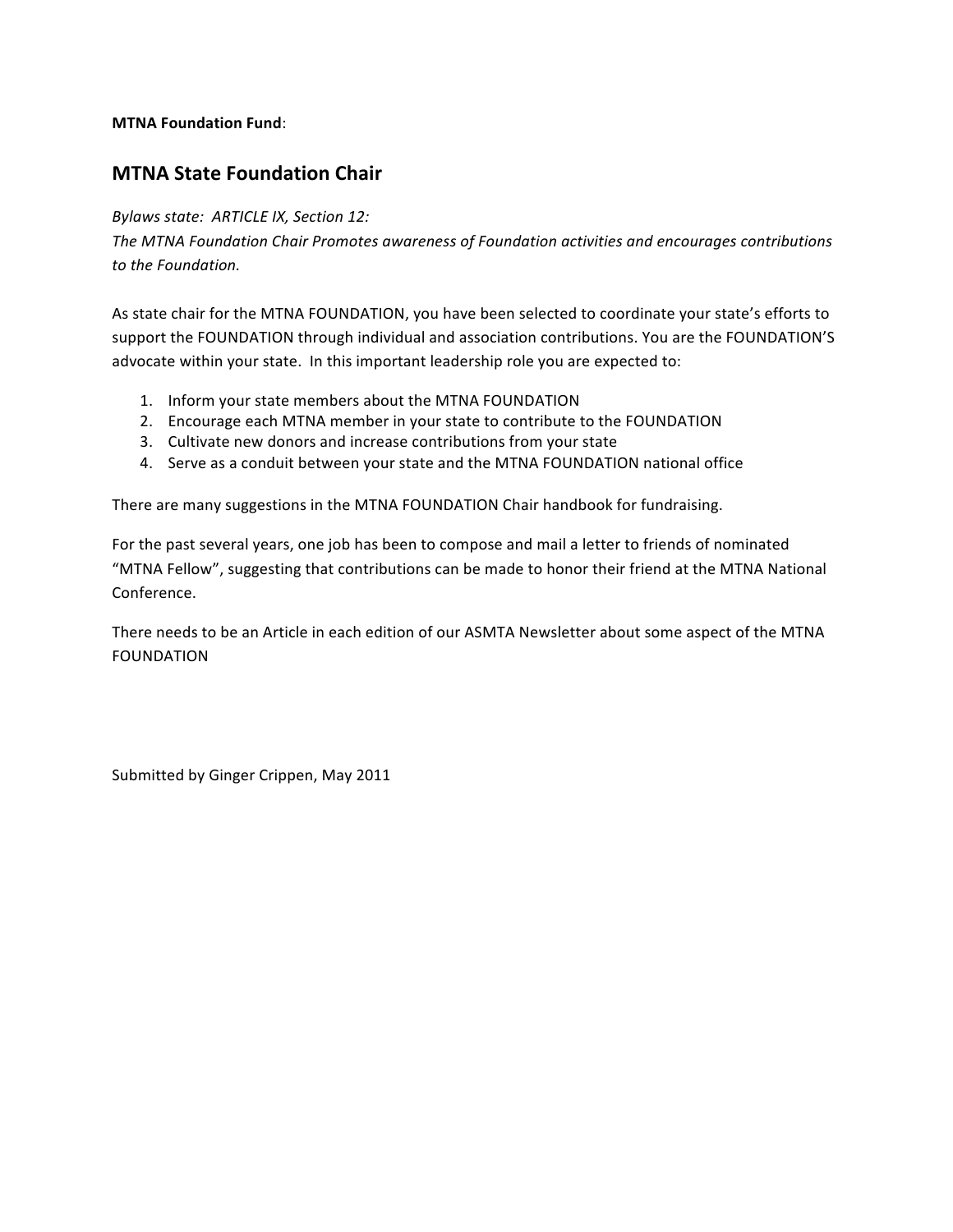# **PUBLICITY**:

See Arts Advocacy and Awareness. Same person may do both jobs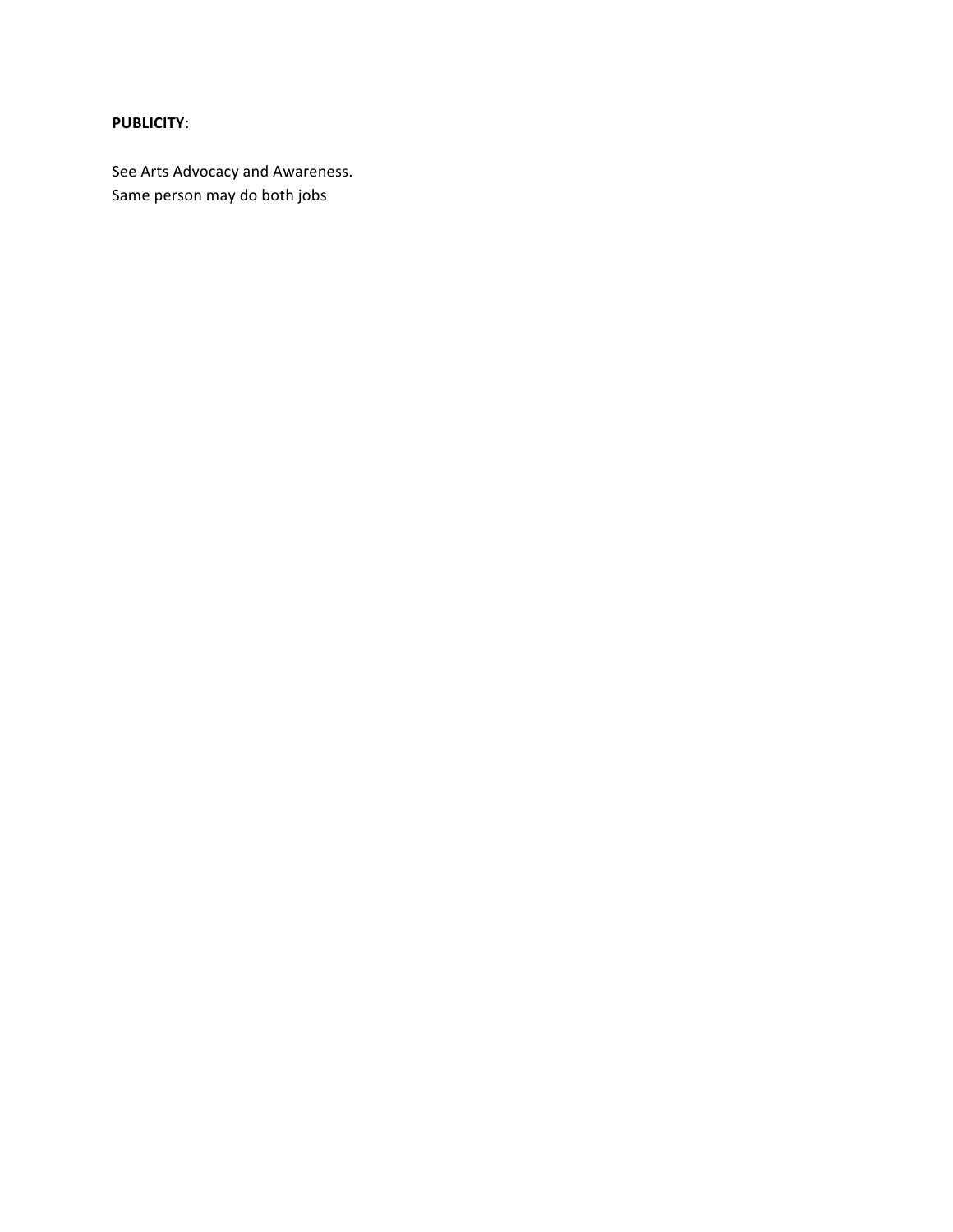## **STATE AUDITIONS:**

Prior to the State Convention:

- 1. Receive region information from Festivals Chair
- 2. Create database of participating teachers
	- Teacher name
	- Mailing address
	- Telephone number
	- Email address
	- Region
- 3. Create database of the region information
	- Student name
	- Status (Winner or Alternate)
	- Title and composer of piece(s)
	- Teacher name
	- Check number representing confirmation
- 4. Secure judges for the state auditions based upon the number of students and time of honors recital.
- 5. Send judges a letter of thinks along with "Judge's Instructions" and sample judging sheet
- 6. Post checks against the database as they arrive.
- 7. Using the registration forms from the teachers, make any correction in database regarding spelling of student name, title and composer of pieces. All of this information needs to be accurate to correctly print the certificates and judging sheets
- 8. Contact teacher of alternates if winners have not paid by deadline
- 9. Eliminate from the student database all entries except the student who will be participating
- 10. Order trophies, medals and ribbons based upon the number of possible recipients
- 11. Coordinate with convention chairman for needs:
	- Rooms with good pianos for auditions based upon number of judges
	- Room for scoring (Away from interruptions and off-limits to everyone except scoring personnel)
	- Access to copier or computer with MS Word for completion of Honors Recital Program
- 12. Create schedule for auditions
	- Each judge will get a schedule with time and room assignment but without names.
	- Each teacher with participants gets a schedule with names, time and room assignment
	- The registration desk will need a schedule with names, time and room assignment
- 13. Create instruction for judge assistants, door monitors, registration assistants.
- 14. Create assignments list for judge assistants, door monitors, registration desk, scoring room
- 15. Mail to teachers:
	- Audition schedule
	- Door monitor assignments and schedules
- 16. Mail door monitor assignments to teachers who are not included in the above mailing
- 17. Create stickers for certificates:
	- Winner
	- Runner-up
	- Honorable Mention
- 18. From database print: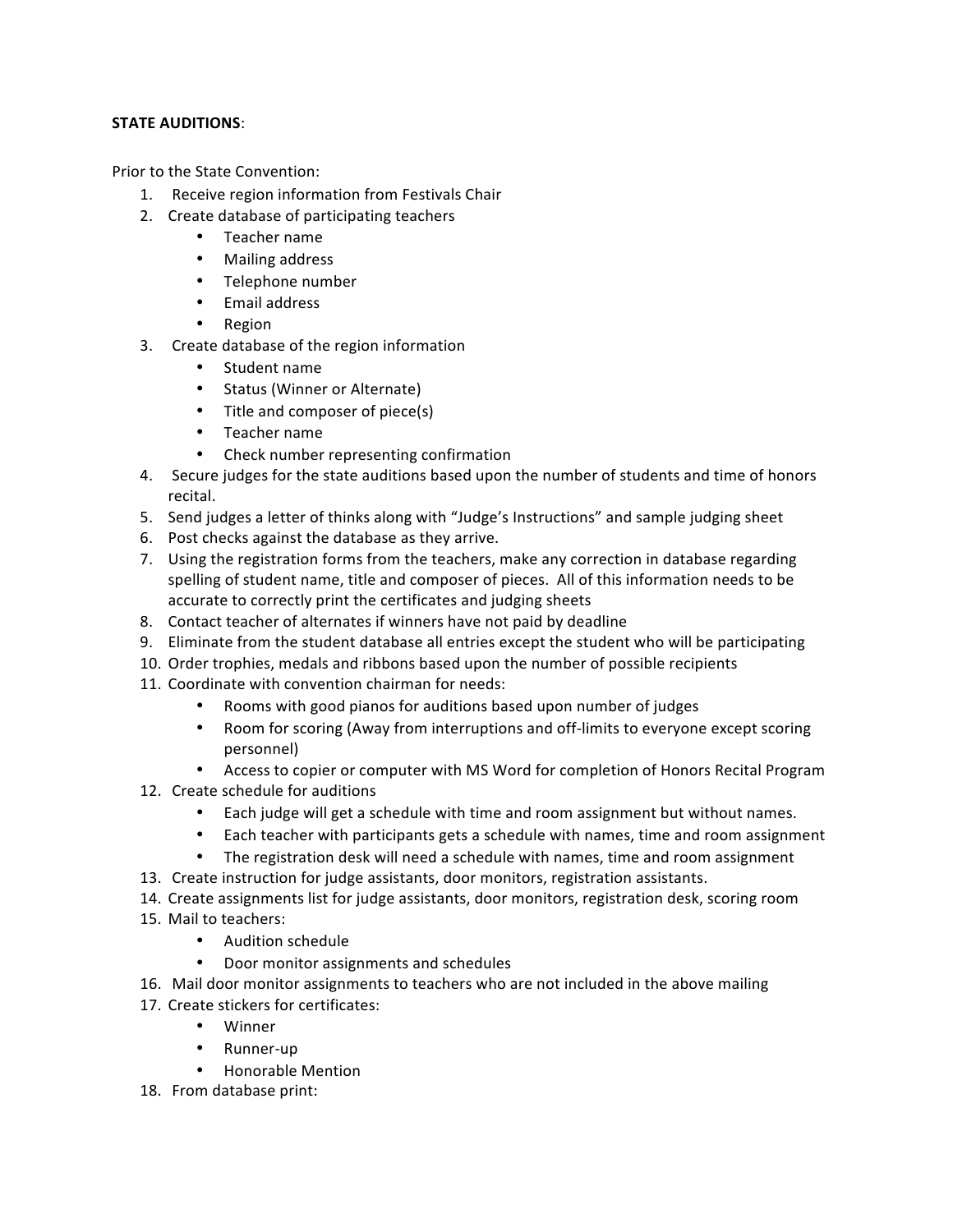- Certificates
- Judging sheets
- Reports as needed for scoring room and registration desk
- 19. Print signs:
	- Teacher registration
	- Student registration
	- ASMTA State Auditions
	- Room numbers and levels per assignment
	- Sheets for posting winners, alternates and honorable mention for Level A through Level 10
- 20. Print:
	- Registration Desk Instructions
	- Revised Door Monitor list based upon responses from teachers
	- Judge's schedules
	- Judge's instructions
- 21. Print cover for program and blank for the inside of the program if computer will not be available
- 22. Purchase large manila envelopes and label with teacher's name. Insert certificates
- 23. Create Judge Folders:
	- Judging Sheets
	- Judge Schedule
	- Judge Instructions
- 24. Create Judge Bags (large ziplock bags). Include pens, pencils, eraser, sharpener, scratch paper
	- Pens
	- Pencils
	- Eraser
	- Sharpener
	- Scratch paper
- 25. Scoring Room needs:
	- Teacher envelopes
	- Pens, pencils, highlighters, scratch paper, pencil sharpeners, colored pans, highlighters
	- Three or four copies of these reports from the database:
		- a. Students sorted by Teachers
		- b. Students sorted by Student Number
- 26. Print reports for Registration Desk:
	- Students, alphabetical
	- Students by teacher
	- Students by number-
- 27. Create Student Number labels
- 28. Provide for registration desk:
	- Printed reports
	- Student numbers
	- Pencils
	- Pens
	- White-out
	- Erasers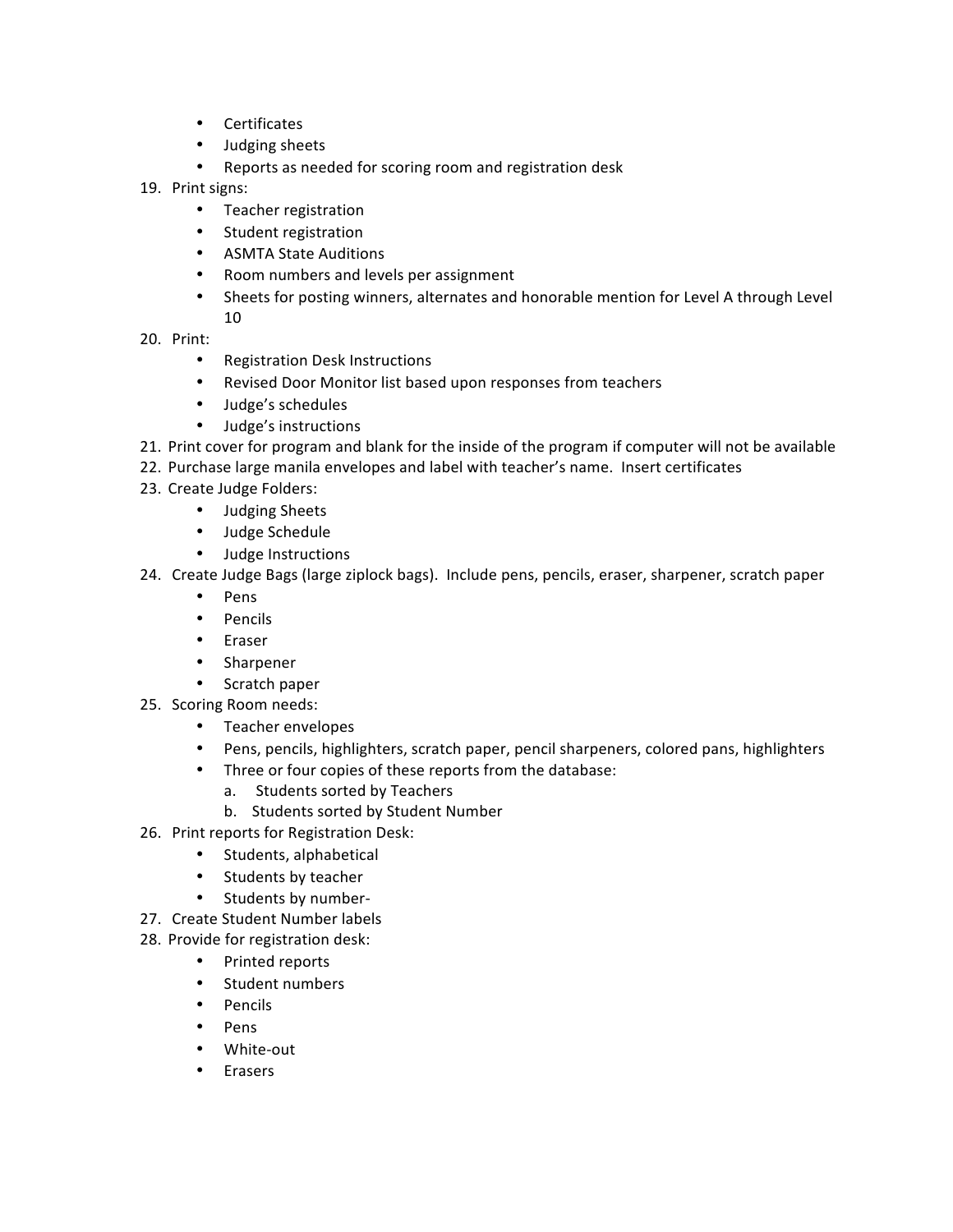# **ASMTA State Auditions Chair Duties, cont.**

# At the State Conference: Before the Auditions Begins:

- 1. Meet each judge and give each one a Judge's folder and bag of supplies
- 2. Meet with Registraton Desk Volunteers to deliver the reports and supplies
- 3. Have a volunteer check with door monitors, judge's assistants and ensure tracking down replacements will cover all posts if necessary

# After Auditions Begin: In the Scoring Room:

As each level completes auditions, the judging sheets will be brought to the scoring room.

- 1. Place stickers on Certificates indicating Winner, Runner-Up, and Honorable Mention
- 2. Create signs for each level naming the Winner, Runner-Up, and Honorable Mention and post at Registration Desk.
- 3. Highlight or tick off each student on master list indicating status (Winner, etc.)
- 4. Place Certificates into teacher envelopes
- 5. Prepare Honors Recital Program
- 6. Create a report of all winners, runners-up and Honorable Mentions to be turned in to the Newsletter Editor
- 7. Collect all supplies from judges and registration desk. Return all supplies to the owners
- 8. Clean up scoring room, remove all signs throughout the facility
- 9. Attend recital and present awards
- 10. Mail materials with ribbons, medals and trophies to any teacher not in attendance

## **Other responsibilities:**

Keep copies of ASMTA Syllabus on hand to be mailed when asked.

Upon receipt of a check in the amount of \$15.00, mail the syllabus and send the money to the Treasurer.

C ompiled by Carol Houston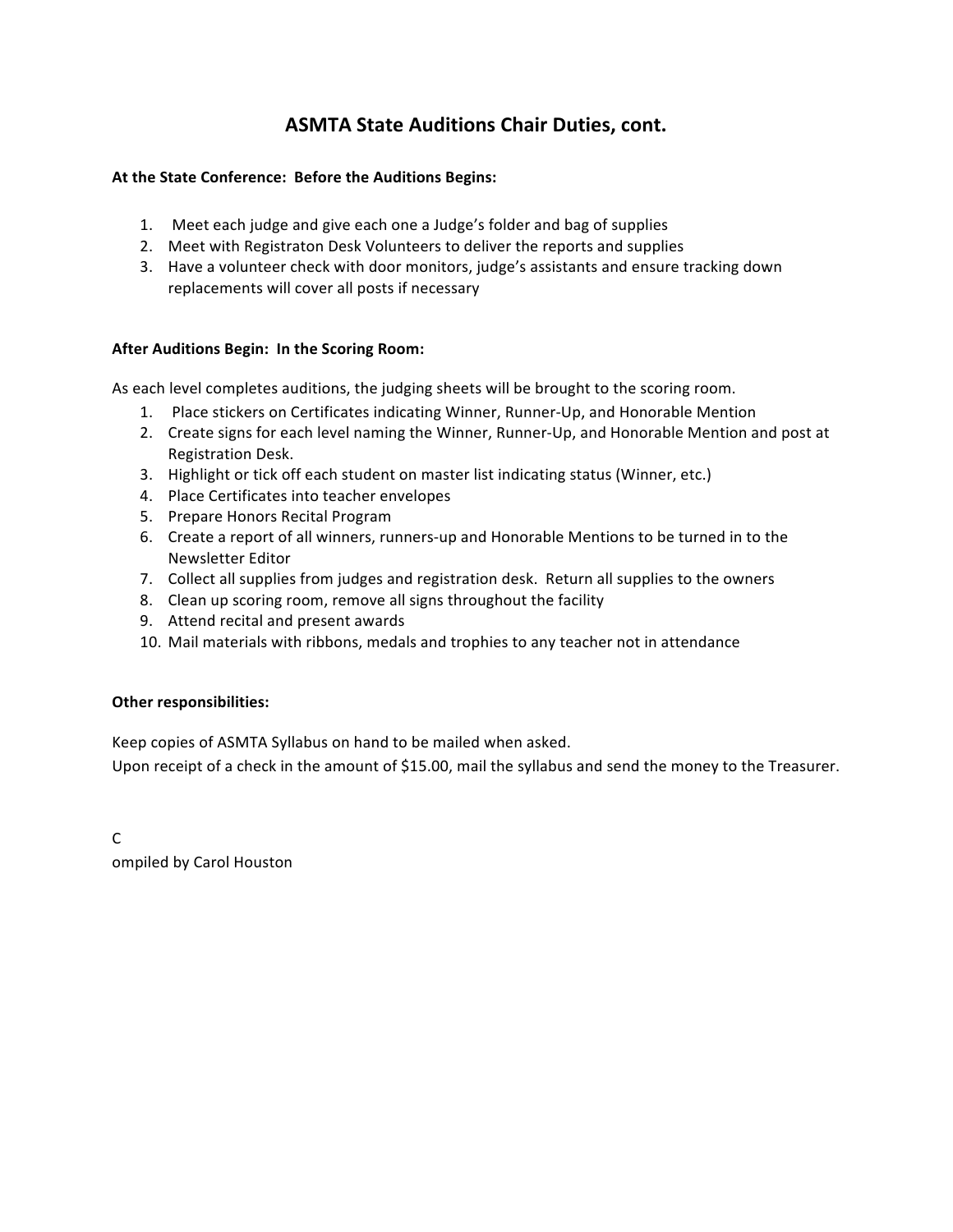# **ASMTA STATE CONFERENCE SITE COORDINATOR**

- Communicate frequently with current Vice President about specific needs for conference.
- Reserve necessary rooms and performance venues as soon as possible. Be sure to reserve time in the performance venue for the Guest Artist to have a dress rehearsal, and have another place for him/her to practice as well. Reserve rooms for student auditions, plus a large room with a large table(s) for the Records Room.
- Be sure to have all necessary keys for rooms, pianos, etc.
- Plan location, menu and/or catering for Friday Board Meeting and Luncheon. Plan for 20-30 people (check numbers with Treasurer once registration forms are returned).
- Plan location, menu and/or catering for Friday night Banquet. Plan for 40-50 people (check numbers with Treasurer once registration forms are returned).
- If pertinent, plan location, menu and/or catering for Saturday Morning IMT Breakfast.
- Let Vice President know prices of meals, to be included in ASMTA Spring Newsletter Registration Form.
- Ask Vice President and specific presenters for lists of their technical needs, and obtain necessary items (e.g. CD player, speakers, microphone, Power Point laptop and projector, digital piano, acoustic piano(s), stands, chairs, tables, etc.).
- Have a technical assistant and/or stage manager available during presentations, if needed.
- Be available the Thursday before the Conference to assist presenters with set-up and to assist Guest Artist with dress rehearsal needs.
- Make sure all areas used are neat and clean looking. Arrange to have them washed/vacuumed if necessary.
- Arrange for light entertainment for Conference Banquet on Friday Night. Verify entertainers' name(s) with Vice President, and verify fees with Treasurer.
- Check with Vice President about who will type and print the Guest Artist Recital Programs.
- Arrange for ushers, lighting technician, and stage manager for Guest Artist Recital.
- Plan reception to follow the Guest Artist Recital on Friday night, either at the location of the recital or at someone's home nearby.
- Arrange for someone to type the Student Honors Recital programs on Saturday at about noon.

Compiled by Lauren Schack Clark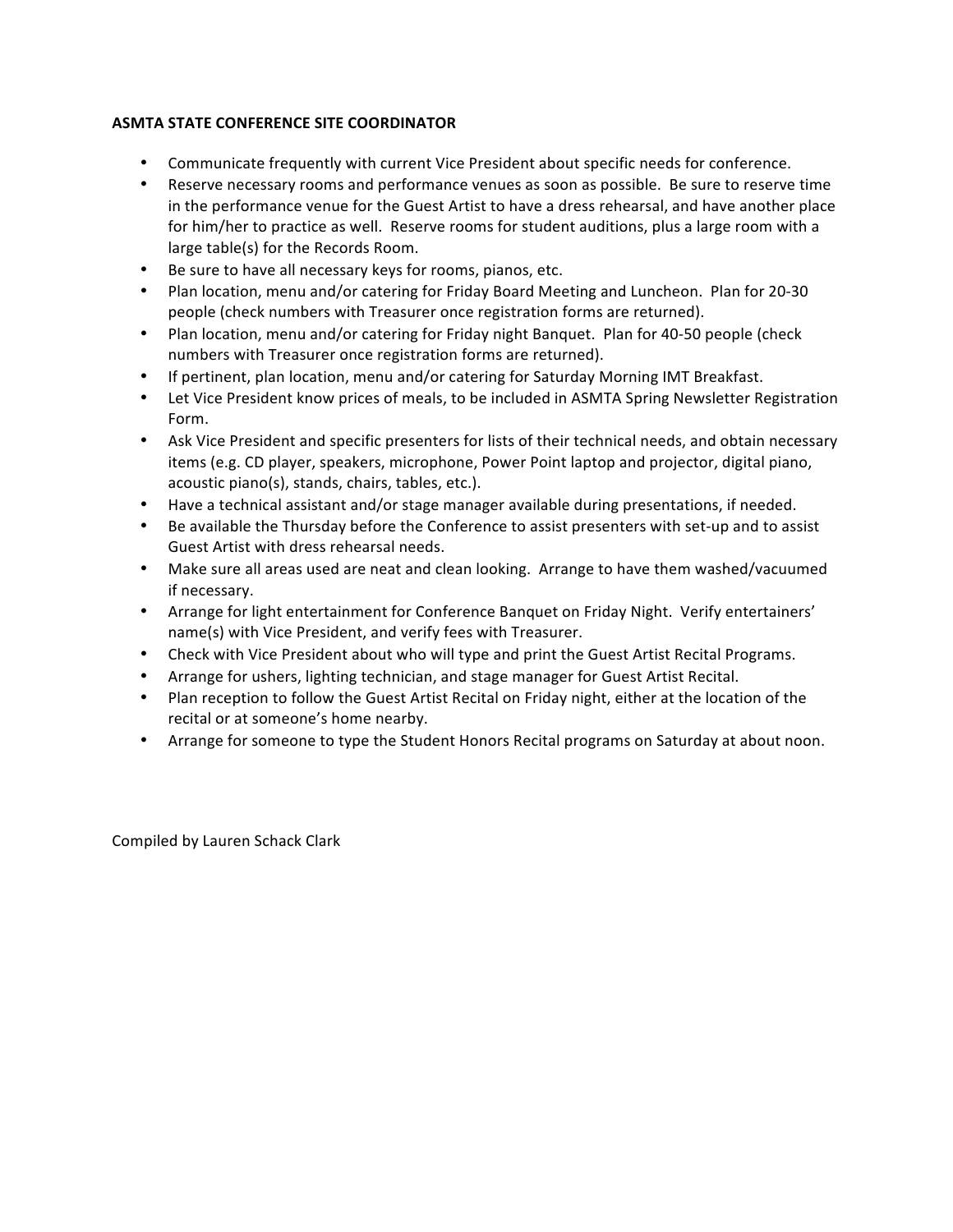#### **TEACHER OF THE YEAR AWARD:**

#### *Bylaws state: Article IX, Section 17:*

The Teacher of the Year Chair solicits nominations for the College Teacher of the Year and Independent Teacher of the Year awards. This Chair then meets with a committee to select award recipients from these nominations and secures the plaques that are presented at the annual membership meeting or *banquet to the award recipients.* 

Other duties:

- Send notices to the state newsletter editor before the deadline for the newsletter prior to the convention requesting nominations for "Teacher of the Year" Award to be accompanied by supporting information and include a deadline for submitting nominations.
- Receive nominations and select a recipient for the award.
- Order the Arkansas-shaped engraved plaque for the recipient.
- Present the bill to the ASMTA Treasurer.
- Gather personal information about the selected recipient and write a presentation speech for the ASMTA banquet.
- Present the award and plaque at the convention banquet.

Submitted by Ouida Keck, May 2011